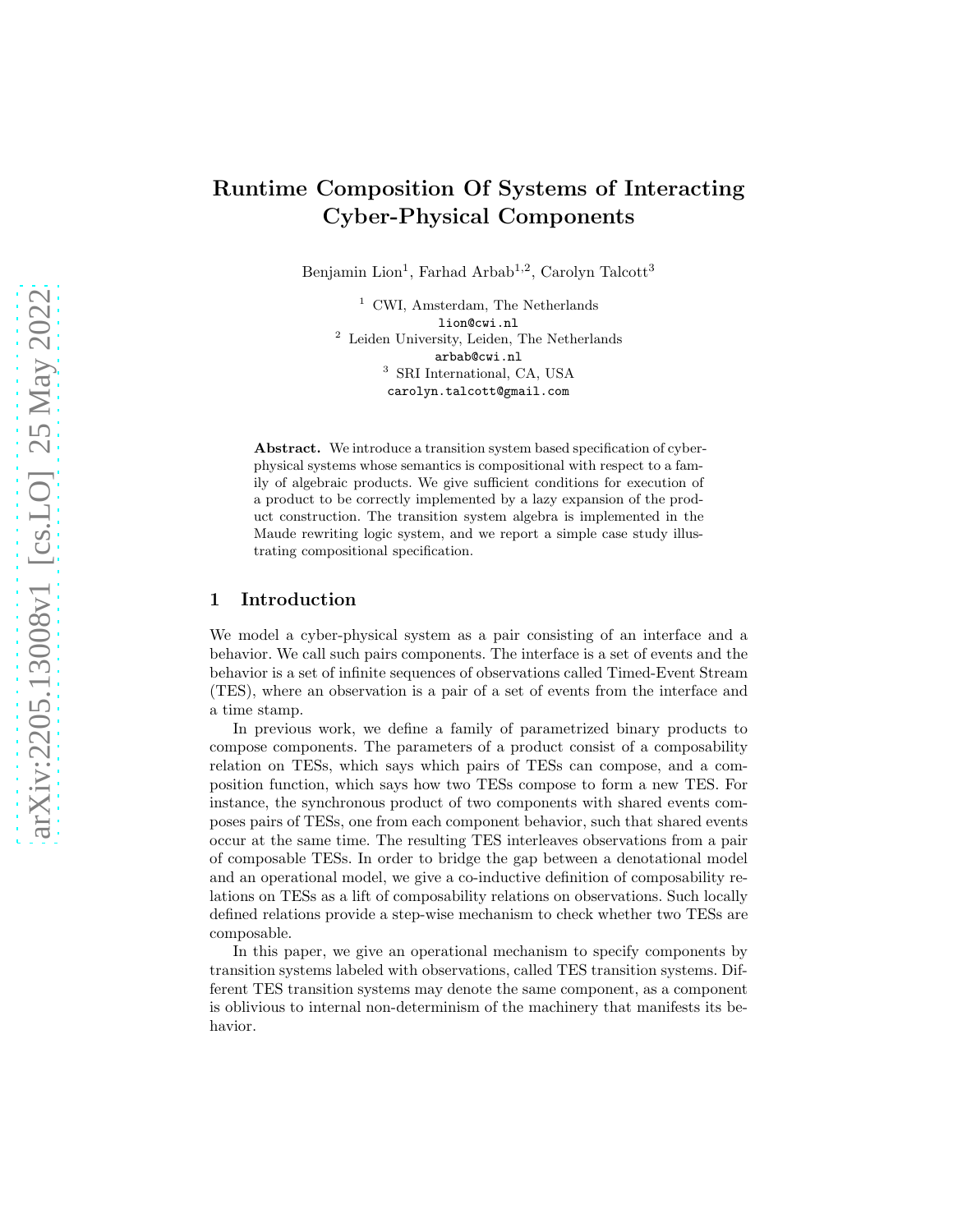As for components, we introduce a family of parametrized algebraic products on TES transition systems. The parameter here is a composability relation on observations, and each transition in the product is the result of the composition of a pair of transitions with composable labels. We show that the TES transition system component semantics is compositional with respect to such products, i.e., the component resulting from the product of two TES transition systems is equal to the product of the components resulting from each TES transition system. On components, the composability relation is co-inductively lifted from observations to TESs, and the composition function is set union on observations and interleaving on streams.

Because the composability relation on observations is a step-wise operation, it may lead to deadlock states in the product TES transition system, i.e., states with no outgoing transitions. We call two TES transition systems *compatible* with respect to a composability relation on observations if, for every reachable pair of states, there is at least one pair of transitions whose pair of labels is composable. We give some sufficient conditions for TES transition systems to be compatible, and show that if two TES transitions system are compatible, then their product can be done lazily, i.e., step by step at runtime.

To carry out experiments, we have implemented TES transition systems in the Maude rewriting logic system. We use this implementation to analyze properties of the behavior of a set of self-sorting robots. In this example, each robot has a unique integer identifier, its own battery, and interacts with others via a shared grid. Robots, batteries, and grids are all modeled as TES transition systems. We add a set of *swap* protocols each of which coordinates a pair of robots to swap their positions when a robot faces another robot with a lower identifier and a higher x-axis coordinate. We analyze the resulting system by querying if a robot can reach its sorted configuration on the grid. The interaction among all TES transition systems is captured by a suitable composability relation on observations.

Our work has the following benefits. First, performing lazy composition keeps the representation of an interacting system small. Second, step-wise runtime composition renders our runtime framework modular, where run-time replacement of individual components becomes possible (as long as the update complies with some rules). Finally, the runtime framework more closely matches the architecture of a distributed framework, where entities are physically separated and no party may have access to the whole description of the entire system.

## 2 Components in interaction

In [9], we give a unified semantic model to capture cyber and physical aspects of processes as components and characterize their various types of interactions as user-defined products in an algebraic framework. Moreover, we show some general conditions for products on components to be associative, commutative, and idempotent. In this section, we recall the basic definitions of a component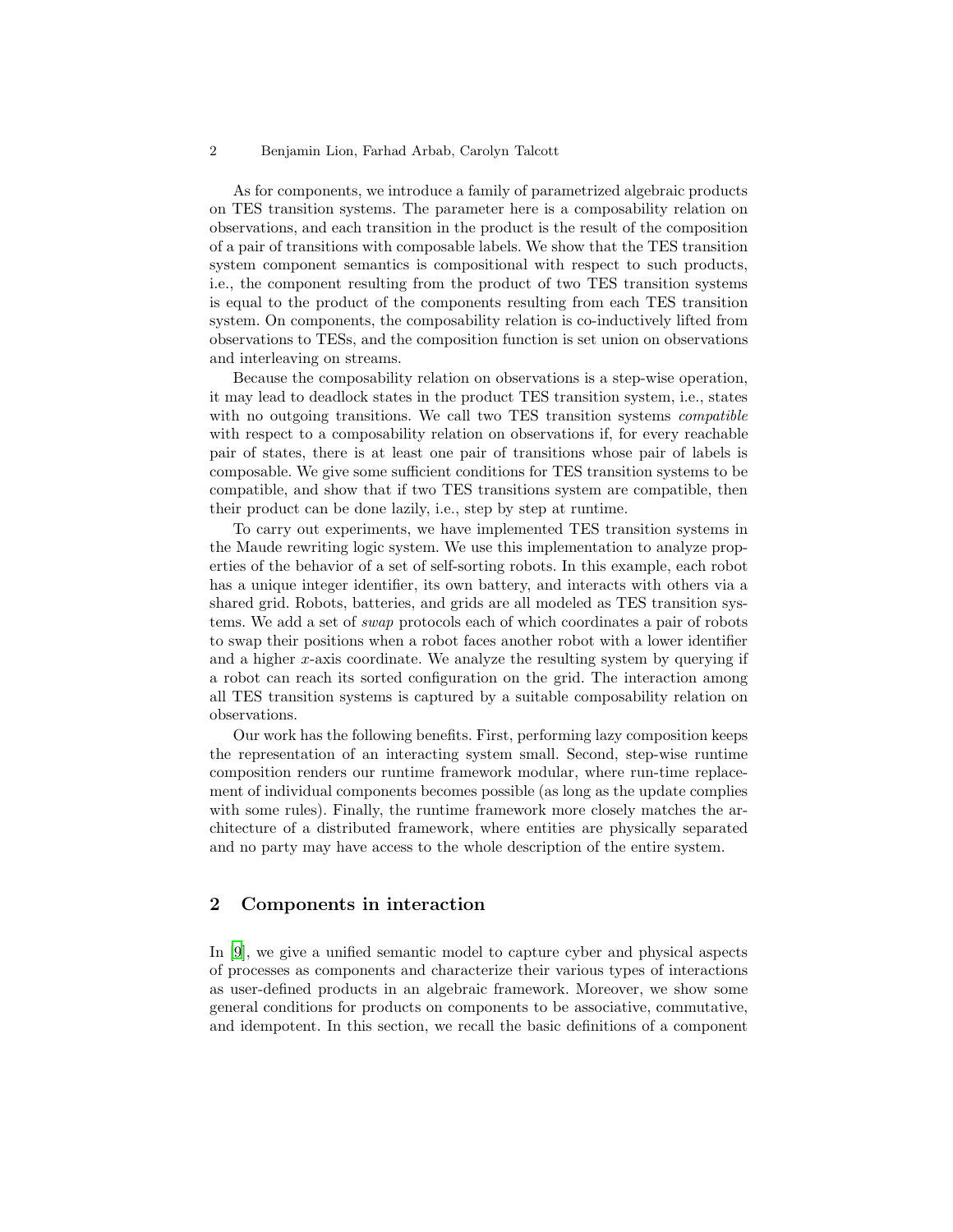and product from [9], and introduce in Section 2.2 some instances of product that suit our example in this paper.

*Notations.* Given  $\sigma : \mathbb{N} \to \Sigma$ , let  $\sigma[n] \in \Sigma^n$  be the finite prefix of size n of  $\sigma$ and let  $\sim_n$  be an equivalence relation on  $(\mathbb{N} \to \Sigma) \times (\mathbb{N} \to \Sigma)$  such that  $\sigma \sim_n \tau$ if and only if  $\sigma[n] = \tau[n]$ . Let  $FG(L)$  be the set of *left factors* of a set  $L \subseteq \Sigma^{\omega}$ , defined as  $FG(L) = {\sigma[n] \mid n \in \mathbb{N}, \ \sigma \in L}.$  We write  $\sigma^{(n)}$  for the *n*-th derivative of  $\sigma$ , i.e., the stream such that  $\sigma^{(n)}(i) = \sigma(n+i)$  for all  $i \in \mathbb{N}$ .

A timed-event stream  $\sigma \in \text{TES}(E)$  over a set of events E is an infinite sequence of *observations*, where an observation  $\sigma(i) = (O, t)$  consists of a pair of a subset of events in  $O \subseteq E$ , called *observable*, and a positive real number  $t \in \mathbb{R}_+$  as time stamp. A timed-event stream (TES) has the additional properties that consecutive time stamps are increasing and non-Zeno, i.e., for any TES  $\sigma$ and any time  $t \in \mathbb{R}$ , there exists an element  $\sigma(i) = (O_i, t_i)$  in the sequence such that  $t < t_i$ . We use  $\sigma'$  to denote the derivative of the stream  $\sigma$ , such that  $\sigma'(i) = \sigma(i+1)$  for all  $i \in \mathbb{N}$ .

We recall the greatest post fixed point of a monotone operator, that we later use as a definition scheme and as a proof principle. Let  $X$  be any set and let  $\mathcal{P}(X) = \{V \mid V \subseteq X\}$  be the set of all its subsets. If  $\Psi : \mathcal{P}(X) \to \mathcal{P}(X)$  is a monotone operator, that is,  $R \subseteq S$  implies  $\Psi(R) \subseteq \Psi(S)$  for all  $R \subseteq X$  and  $S \subseteq X$ , then  $\Psi$  has a greatest fixed point  $P = \Psi(P)$  satisfying:

$$
P = \left\{ \left| \int \{R \mid R \subseteq \Psi(R) \} \right. \right\}
$$

This equality can be used as a proof principle: in order to prove that  $R \subseteq P$ , for any  $R \subseteq X$ , it suffices to show that R is a post-fixed point of  $\Psi$ , that is,  $R\subset \Psi(R)$ .

### <span id="page-2-0"></span>2.1 Components

Components are the parts that forms cyber-physical systems. Therefore, a component uniformly models both cyber and physical aspects through sequence of observables.

<span id="page-2-1"></span>**Definition 1 (Component).** A component  $C = (E, L)$  *is a pair of an* interface E, and a behavior  $L \subseteq TES(E)$ .

The product of two components defines a new component whose behavior is function of the behavior of both components, under some constraints. We call a *composability relation*  $R(E_1, E_2) \subseteq TES(E_1) \times TES(E_2)$  such constraint, and say that  $(\sigma_1, \sigma_2)$  are two *composable* TESs if  $(\sigma_1, \sigma_2) \in R(E_1, E_2)$ . Furthermore, two TESs may then compose to form a new TES. We call a *composition function*  $\oplus$ :  $TES(E_1) \times TES(E_2) \rightarrow TES(E_1 \cup E_2)$  such function, and write  $\sigma_1 \oplus \sigma_2$  for the composition of  $\sigma_1$  and  $\sigma_2$ .

<span id="page-2-2"></span>Let  $C_1 = (E_1, L_1)$  and  $C_2 = (E_2, L_2)$  be two components. Let  $R(E_1, E_2)$  be a composability relation and ⊕ be a composition function.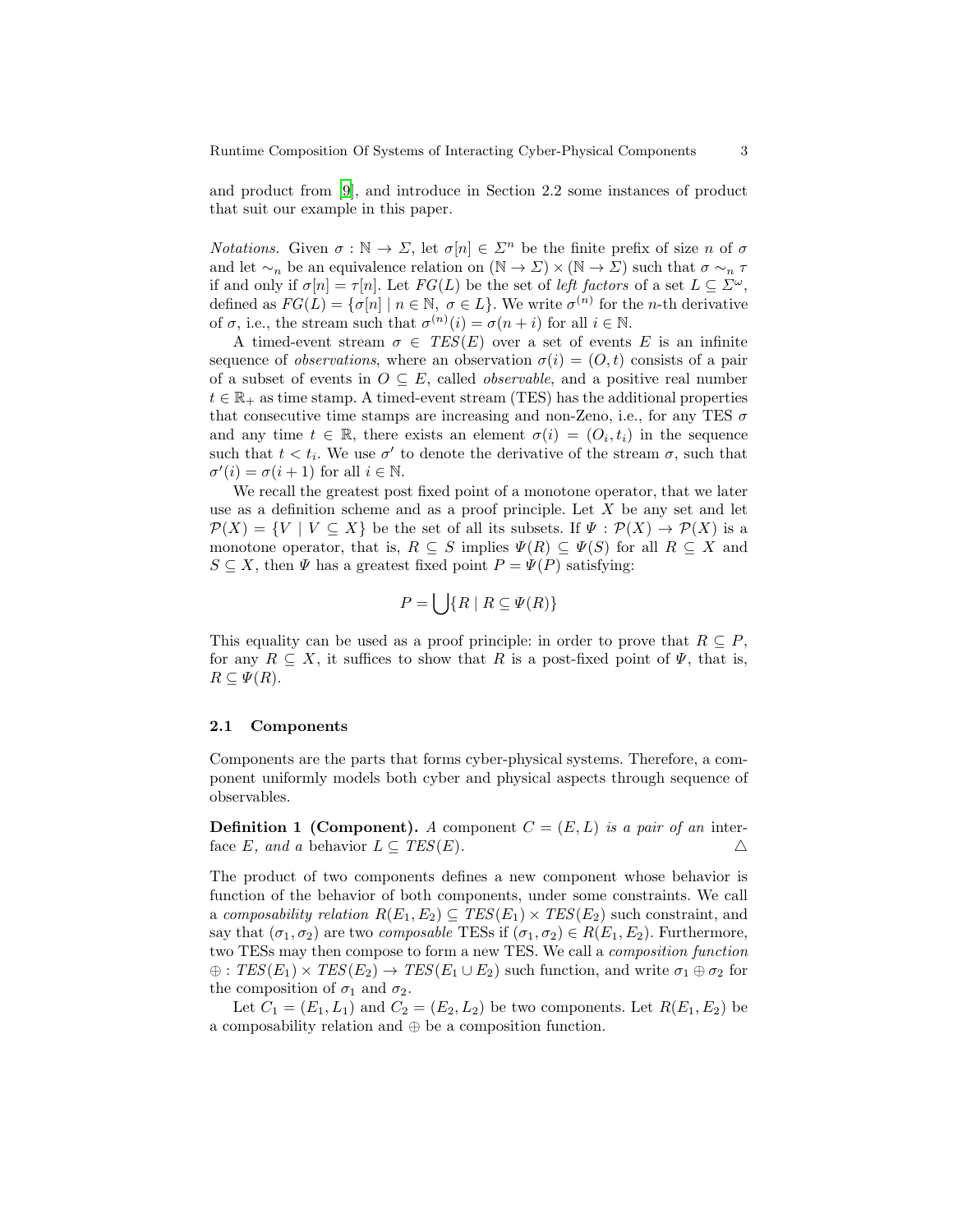**Definition 2 (Product).** The product of  $C_1$  and  $C_2$  under  $(R, \oplus)$  is the com*ponent*  $C = C_1 \times_{(R,\oplus)} C_2 = (E_1 \cup E_2, L)$  *where* 

$$
\{\sigma_1 \oplus \sigma_2 \mid \sigma_1 \in L_1, \sigma_2 \in L_2, \ (\sigma_1, \sigma_2) \in R(E_1, E_2)\}\
$$

 $\triangle$ 

While the behaviors of a component are streams, it is natural to consider termination of a component. We express a terminating behavior of component  $C = (E, L)$  as an element  $\sigma \in L$  such that there exists  $n \in \mathbb{N}$  with  $\sigma^{(n)} \in TES(\emptyset)$ . In other words, a terminating behavior  $\sigma$  is such that, starting from the *n*-th observation, all next observations are empty.

Given a component  $C$ , we define  $C^*$  to be the component that may terminate after every sequence of observables. Formally,  $C^*$  is the component whose behavior is the prefix closure of C, i.e., the component  $C^* = (E, L^*)$ , where

$$
L^* = L \cup \{ \tau \mid \exists n \in \mathbb{N}.\exists \sigma \in L.\ \tau \sim_n \sigma,\ \tau^{(n)} \in \mathit{TES}(\emptyset) \}
$$

In [9], we give a co-inductive definition for some R and  $\oplus$  given a composability relation on observations, and a composition function on observations. We use  $\kappa(E_1, E_2) \subseteq (\mathcal{P}(E_1) \times \mathbb{R}_+) \times (\mathcal{P}(E_2) \times \mathbb{R}_+)$  to range over composability relation on observations. Let  $\kappa$  be a parametric composability relation on observations, and let  $\Phi_{\kappa}(E_1, E_2)$  be such that, for any  $\mathcal{R} \subseteq \text{TES}(E_1) \times \text{TES}(E_2)$ :

$$
\Phi_{\kappa}(E_1, E_2)(\mathcal{R}) = \{ (\tau_1, \tau_2) \mid (\tau_1(0), \tau_2(0)) \in \kappa(E_1, E_2) \land \n\begin{aligned}\n&\text{(pr}_2(\tau_1)(0) = t_1 \land \text{pr}_2(\tau_2)(0) = t_2) \land \n(t_1 < t_2 \land (\tau_1', \tau_2) \in \mathcal{R} \lor t_2 < t_1 \land (\tau_1, \tau_2') \in \mathcal{R} \lor \nt_2 &= t_1 \land (\tau_1', \tau_2') \in \mathcal{R} \end{aligned}\}
$$

The *lifting* of  $\kappa$  on *TESs*, written  $[\kappa]$ , is the parametrized relation obtained by taking the greatest post fixed point of the function  $\Phi_{\kappa}(E_1, E_2)$  for arbitrary pair  $E_1, E_2 \subseteq \mathbb{E}$ , i.e., the relation  $[\kappa](E_1, E_2) = \bigcup_{\mathcal{R} \subseteq TES(E_1) \times TES(E_2)} {\{\mathcal{R} \mid \mathcal{R} \subseteq \mathcal{R} \mid \mathcal{R} \subseteq \mathcal{R} \mid \mathcal{R} \subseteq \mathcal{R} \text{ is a finite}}$  $\Phi_{\kappa}(E_1, E_2)(\mathcal{R})\}.$ 

Then, let  $\Box \subseteq \mathcal{P}(\mathbb{E})^2$  be a relation on observables. We say that two observations are synchronous under ⊓ if, intuitively, the two following conditions hold:

- 1. every observable that can compose (under ⊓) with another observable must occur simultaneously with one of its related observables; and
- 2. only an observable that does not compose (under ⊓) with any other observable can happen before another observable, i.e., at a strictly lower time.

To formalize the conditions above, we use the independence relation *ind*<sup>⊓</sup> where  $ind_{\square}(X, Y) = \forall x \subseteq X. \forall y \subseteq Y.(x, y) \notin \square.$ 

The *synchronous* composability relation on observations  $\kappa_{\square}^{sync}(E_1, E_2)$  is the smallest set such that, for  $O_1, O'_1 \subseteq \mathcal{P}(E_1)$  and  $O_2, O'_2 \subseteq \mathcal{P}(E_2)$ :

 $-$  if  $(O_1, O_2) \in ∩$  and  $ind<sub>□</sub>(O'<sub>1</sub>, E<sub>2</sub>)$  and  $ind<sub>□</sub>(E<sub>1</sub>, O'<sub>2</sub>)$  then, for all time stamps  $t \in \mathbb{R}_+$ ,  $((O_1 \cup O'_1, t), (O_2 \cup O'_2, t)) \in \kappa_{\sqcap}^{sync}(E_1, E_2).$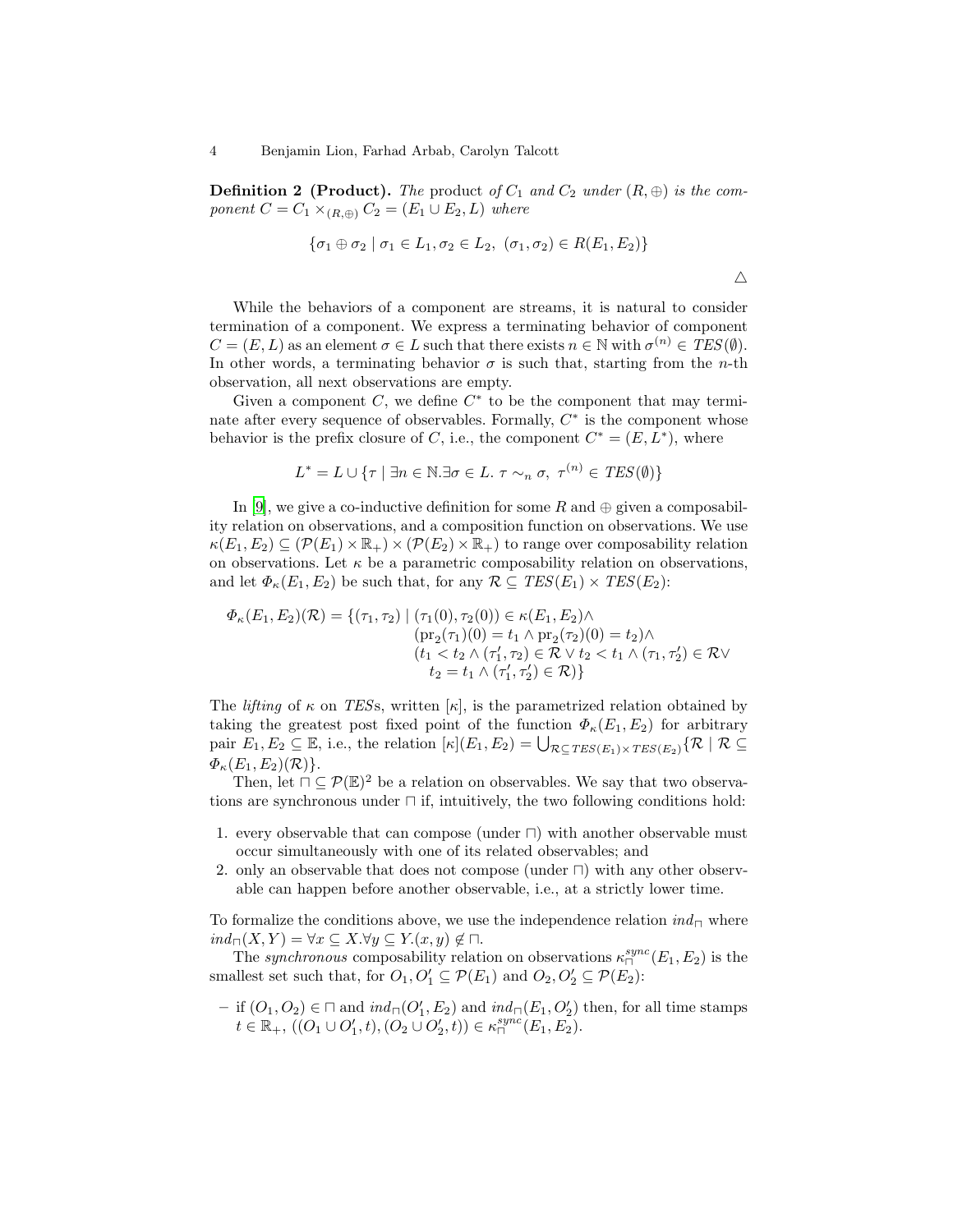$-$  if  $ind_{\Box}(O_1, E_2)$  then for all  $X_2 \subseteq E_2$  and  $t_1 \leq t_2$ ,  $((O_1, t_1), (X_2, t_2)) \in$  $\kappa_{\square}^{sync}(E_1, E_2)$ . Reciprocally, if  $ind_{\square}(E_1, O_2)$  then for all  $X_1 \subseteq E_1$  and  $t_2 \le t_1$ ,  $((X_1,t_1),(O_2,t_2)) \in \kappa_{\sqcap}^{sync}(E_1,E_2);$ 

Let  $\bowtie$  be the product defined as  $\bowtie = \times_{([K_{\square}^{sync}], [\cup])}$  where  $\square = \{(O, O) \mid O \subseteq \mathbb{E}\}\$ with E the universal set of events. Intuitively,  $\bowtie$  synchronizes all observations that contain events shared by the interface of two components. We recall that the composition [∪] of two TESs  $\sigma_1$  and  $\sigma_2$  is such that it interleaves, in order, all observations with distinct time stamps, and takes the union of two observations with the same time stamp, i.e., the *lifting* of set union ∪ to *TES*s, written [∪], is such that, for  $\sigma_1, \sigma_2 \in \mathit{TES}(\mathbb{E})$  where  $\sigma_i(0) = (O_i, t_i)$  with  $i \in \{1, 2\}$ :

$$
\sigma_1[\cup]\sigma_2 = \begin{cases}\n\langle \sigma_1(0) \rangle \cdot (\sigma_1'[\cup]\sigma_2) & \text{if } t_1 < t_2 \\
\langle \sigma_2(0) \rangle \cdot (\sigma_1[\cup]\sigma_2') & \text{if } t_2 < t_1 \\
\langle (O_1 \cup O_2, t_1) \rangle \cdot (\sigma_1'[\cup]\sigma_2') & \text{otherwise}\n\end{cases}
$$

As a result of [9],  $\bowtie$  is associative and commutative. Section [2.2](#page-4-0) introduces a motivating example in which robots, roaming on a shared physical medium, must coordinate to sort themselves. We define algebraically the system consisting of 5 robots and a grid, to which we then add some coordinating protocol components.

### <span id="page-4-0"></span>2.2 Self-sorting robots

Consider a robot component  $R$ , that moves on a grid and reads its position. Its interface consists of the coordinates  $(x, y)_R$  that it reads and the direction  $d_R$ of its moves, i.e.,  $E_R = \{(x, y)_R, d_R \mid d \in \{S, W, N, E\}, (x, y) \in \mathbb{R}_+ \times \mathbb{R}_+\}.$  The robot freely moves and observes its position at anytime, then its behavior is a subset  $L_R \subseteq TES(E_R)$ . We use R to refer to an arbitrary robot component with interface ER.

We aim to model the physical constraints explicitly. Thus, the grid on which the robot moves is another component. Its interface is parametrized by a set I of robot identifiers, and by a pair  $(n, m)$  for its size on the x-axis and y-axis respectively, i.e.,  $E_G(I, n, m) = \{(x, y)_R, d_R \mid d \in \{S, W, N, E\}, R \in I, (x, y) \in$  $[1; n] \times [1; m]$ . The behavior of a grid is a set  $L_G \subseteq TES(E_G)$  such that, for any  $\sigma \in L_G$  and for any element  $\sigma(i) = (O_i, t_i)$ , if  $(x, y)_R \in O_i$  then  $(x, y)_{R'} \notin O_i$ for every  $R' \neq R$ : two robots cannot share the same location. Note that the physics has some internal constraints (no two robots can share the same cell) that no robot *a priori* is aware of. Typically, the move of a robot coincides with a change of state of the grid: if a robot R is at position  $(x, y)_R$  and does a move  $N_R$ , then the next observable position for robot R will be  $(x, y+1)_R$ . We give in Example [1](#page-9-0) an operational definition of the grid component. We use  $G(I, n, m)$ to refer to an arbitrary grid component with set of events  $E_G(I, n, m)$ .

Figure [1](#page-5-0) shows five robot instances, each of which has a unique and distinct natural number assigned, positioned at an initial location on a grid. The goal of the robots in this example is to move around on the grid such that they end up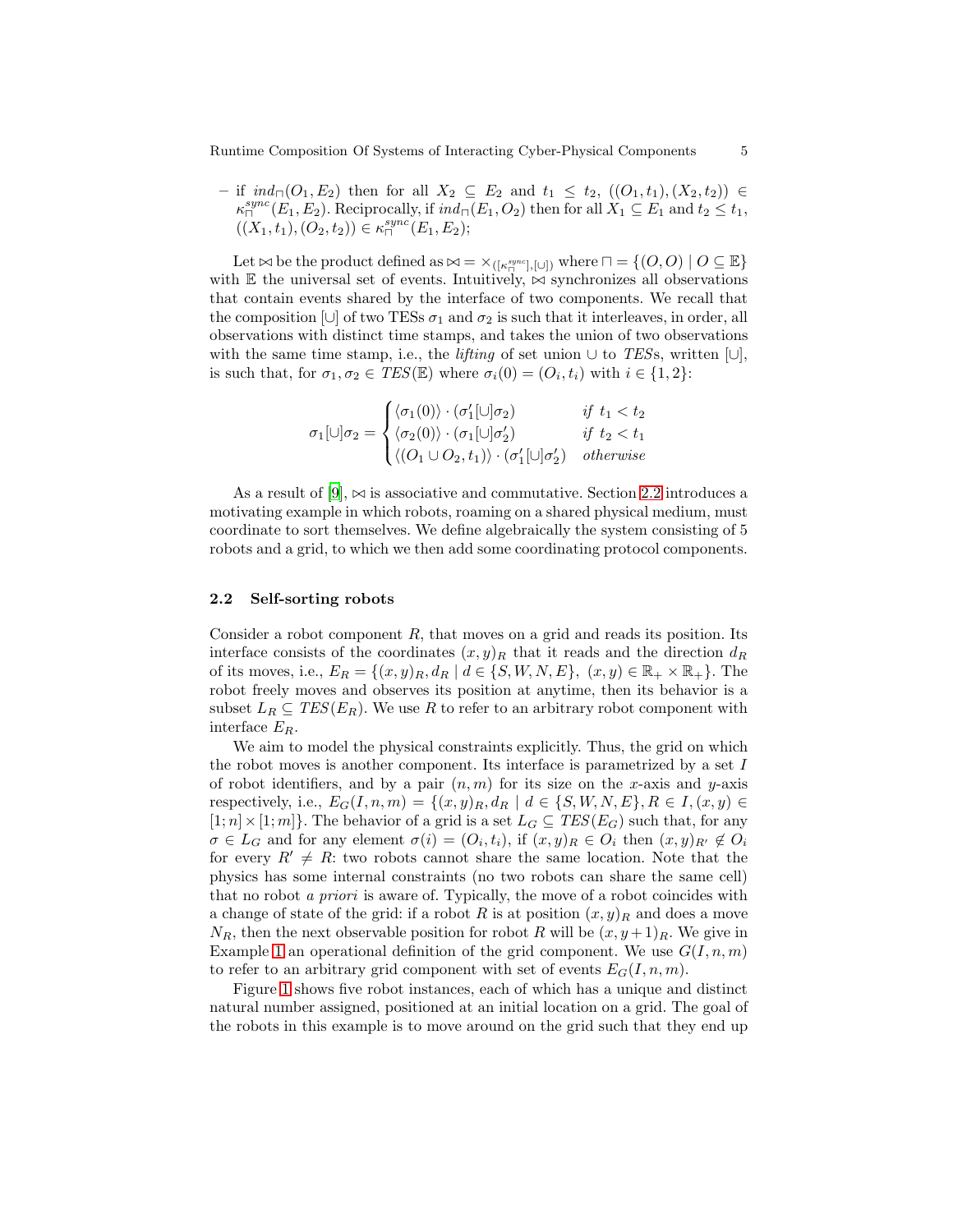| $ R_5 R_4 R_3 R_2 R_1 $ |  |  |  | $\lfloor  R_2 R_3 R_4 R_5 \rfloor$ |  |  |
|-------------------------|--|--|--|------------------------------------|--|--|

Fig. 1. Initial state of the unsorted robots (left), and final state of the sorted robots (right).

<span id="page-5-0"></span>

|          | $R_1$ $R_2$ $R_3$ $R_4$ $R_5$ |  |  |  |   | $R_1$ $R_2$ $R_3$ $R_4$ $R_5$ |  |  |  |  | $R_1 R_2 R_3 R_4 R_5$ |  |
|----------|-------------------------------|--|--|--|---|-------------------------------|--|--|--|--|-----------------------|--|
|          | $t_1$ N - - - -               |  |  |  |   | $t_1$ N - - - -               |  |  |  |  | $t_1$ N - - - N       |  |
|          | $t_2$ W - - - -               |  |  |  |   | $t_2$ W E N - -               |  |  |  |  | $t_2$ W E - W E       |  |
|          | $t_3(3;1)$ - - - -            |  |  |  |   | $t_3$ S $(4,0)$ E - -         |  |  |  |  | $t_3$ S - - - S       |  |
| $\cdots$ |                               |  |  |  | . |                               |  |  |  |  |                       |  |

<span id="page-5-1"></span>**Table 1.** Each table displays the three first observables at times  $t_1$ ,  $t_2$ , and  $t_3$  for three TESs in the behavior of the product of components  $R_1$ ,  $R_2$ ,  $R_3$ ,  $R_4$ , and  $R_5$  on the grid of Figure [1.](#page-5-0) We omit the subscript and use the column to identify the events. The symbol - represents the absence of observation in the TES.

in a final state where they line-up in the sorted order according to their assigned numbers.

We write the composite cyber-physical system consisting of 5 robot components interacting with a shared grid as the following expression:

 $R_1 \bowtie R_2 \bowtie R_3 \bowtie R_4 \bowtie R_5 \bowtie G({1, 2, 3, 4, 5}, 5, 2)$ 

Three first observations for three behaviors are displayed in Table [1.](#page-5-1) Each behavior exposes different degrees of concurrency, where in the left behavior, only robot  $R_1$  moves, while in the middle behavior, robots  $R_1$  and  $R_2$  swap their positions, and in the right behavior both  $R_1$  and  $R_4$  swap their positions with  $R_2$  and  $R_5$ , respectively.

### 2.3 Properties of components and coordination

A component  $C = (E, L)$  may satisfy some properties on its behavior. We consider trace properties  $P \subseteq TES(E)$  and say that C satisfies P if and only if  $L \subseteq P$ , i.e., all the behavior of C is included in the property P.

For the set of robots and the grid, we consider the following property: *eventually, the position of each robot*  $R_i$  *is*  $(i, 0)_{R_i}$ , i.e., every robot successfully reaches its place.

This property is a trace property, which we call  $P_{sorted}$  and consists of every behavior  $\sigma \in \text{TES}(E)$  such that there exists an  $n \in \mathbb{N}$  with  $\sigma(n) = (O_n, t_n)$  and  $(i,0)_{R_i} \in O_n$  for all robots  $R_i$ . As shown in Table [1,](#page-5-1) the set of behaviors for the product of robots is large, and the property Psorted does not (necessarily) hold *a priori*: there exists a composite behavior  $\tau$  for the component  $R_1 \bowtie R_2 \bowtie R_3 \bowtie$  $R_4 \bowtie R_5 \bowtie G({1, 2, 3, 4, 5}, 5, 2)$  such that  $\tau \notin P_{sorted}$ .

Robots may beforehand decide on some strategies to swap and move on the grid such that their composition satisfies the property  $P_{sorted}$ . For instance, consider the following strategy for each robot  $R_n$ :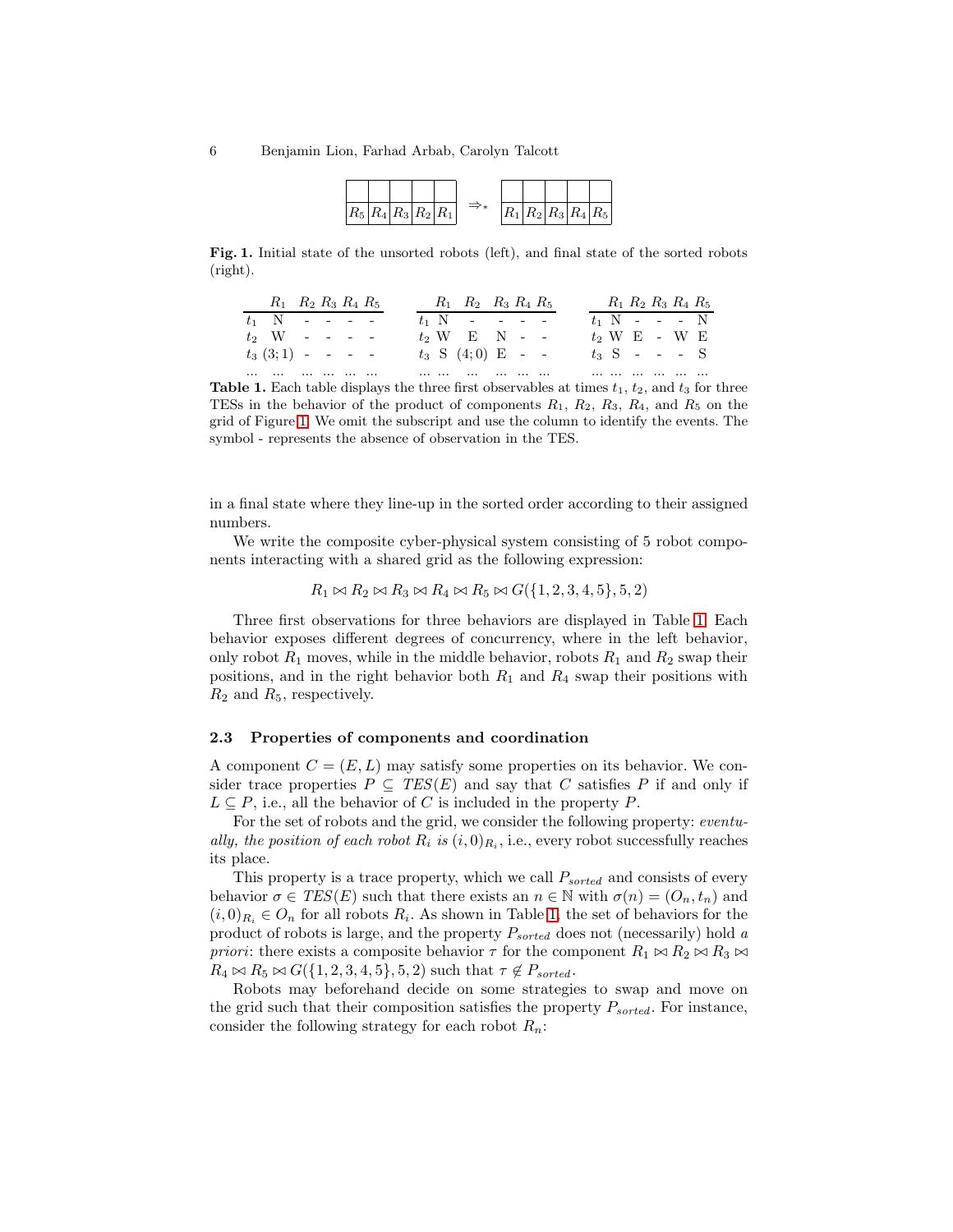- $-$  *swapping*: if the last read  $(x, y)$  of its location is such that  $x < n$ , then move North, then West, then South.
- *pursuing*: otherwise, move East.

Remember that the grid prevents two robots from moving to the same cell, which is therefore removed from the observable behavior. We emphasize that some sequences of moves for each robot may deadlock, and therefore are not part of the behavior of the system of robots. Consider Figure [2,](#page-6-0) for which each robot follows its internal strategy. Because of non-determinism introduced by the timing of each observations, one may consider the following sequence of observations: first,  $R_1$  move North, then West; in the meantime,  $R_2$  moves West, followed by  $R_3, R_4$ , and  $R_5$ . By a similar sequence of moves, the set of robots ends in the configuration on the right of Figure [2.](#page-6-0) In this position and for each robot, the next move dictated by its internal strategy is disallowed, which corresponds to a *deadlock*. While behaviors do not contain finite sequences of observations, which makes the scenario of Figure [2](#page-6-0) not expressible as a TES, such scenario may occur in practice. We give in next Section some analysis to prevent such behavior to happen.



<span id="page-6-0"></span>Fig. 2. Initial state of the unsorted robot (left) leading to a possible deadlock (right) if each robot follows its strategy.

Alternatively, the collection of robots may be coordinated by an external protocol that guides their moves. Besides considering the robot and the grid components, we add a third kind of component that acts as a coordinator. In other words, we make the protocol used by robots to interact explicit and external to them and the grid; i.e., we assume exogenous coordination. Exogenous coordination allows robots to decide a priori on some strategies to swap and move on the grid, in which case their external coordinator component merely unconditionally facilitates their interactions. Alternatively, the external coordinator component may implement a protocol that guides the moves of a set of clueless robots into their destined final locations. The most intuitive of such coordinator is the property itself as a component. Indeed, let  $C_{sorted} = (E, L)$ be such that  $E = \bigcup_{i \in I} E_{R_i}$  with  $I = \{1, 2, 3, 4, 5\}$  and  $L = P_{sorted}$ . Then, and as shown in [9], the coordinated component  $R_1 \bowtie R_2 \bowtie R_3 \bowtie R_4 \bowtie R_5 \bowtie$  $G({1, 2, 3, 4, 5}, 5, 2) \bowtie C_{sorted}$  trivially satisfies the property  $P_{sorted}$ . While easily specified, such coordination component is non-deterministic and not easily implementable. We provide an example of a deterministic coordinators.

Given two robot identifiers  $R_1$  and  $R_2$ , we introduce the swap component  $S(R_1, R_2)$  that coordinates the two robots  $R_1$  and  $R_2$  to swap their positions. Its interface  $E_S(R_1, R_2)$  contains the following events: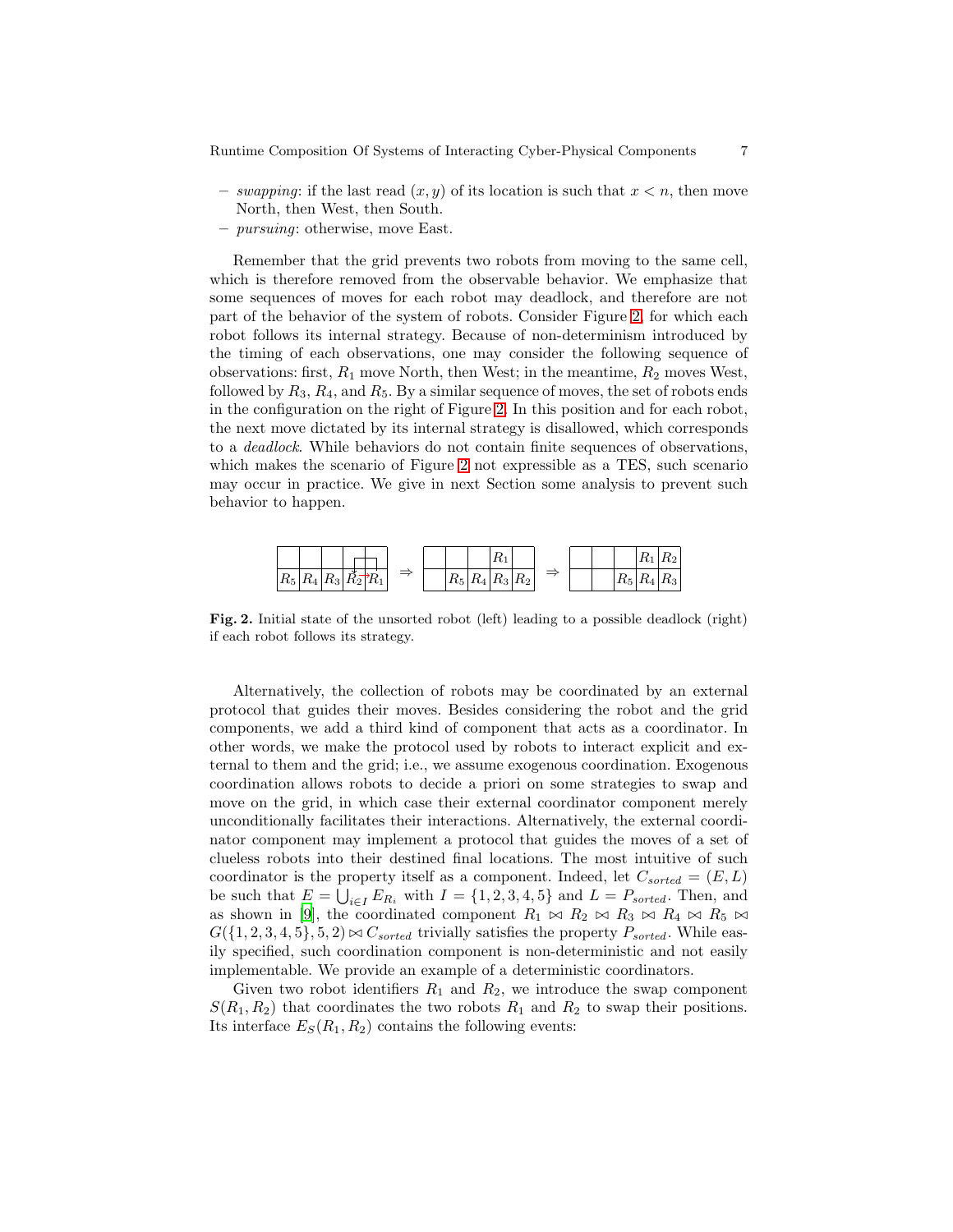- $-$  start( $S(R_1,R_2)$ ) and end( $S(R_1, R_2)$ ) that respectively notify the beginning and the end of an interaction with  $R_1$  and  $R_2$ . Those events are observed when the swap protocol is starting or ending an interaction with either  $R_1$ or with  $R_2$ .
- $(x, y)_{R_1}$  and  $(x, y)_{R_2}$  that occur when the protocol reads, respectively, the position of robot  $R_1$  and robot  $R_2$ ,
- $d_{R_1}$  and  $d_{R_2}$  for all  $d \in \{N, W, E, S\}$  that occur when the robots  $R_1$  and  $R_2$ move;
- locked( $S(R_1,R_2)$ ) and unlocked( $S(R_1,R_2)$ ) that occur, respectively, when another protocol begin and end an interaction with either  $R_1$  and  $R_2$ .

The behavior of a swapping protocol  $S(R_1, R_2)$  is such that, it starts its protocol sequence by an observable start( $S(R_1, R_2)$ ), then it moves  $R_1$  North, then  $R_2$ East, then  $R_1$  West and South. The protocol starts the sequence only if it reads a position for  $R_1$  and  $R_2$  such that  $R_1$  is on the cell next to  $R_2$  on the x-axis. Once the sequence of moves is complete, the protocol outputs the observable end( $S(R_1, R_2)$ ). If the protocol is not swapping two robots, or is not locked, then robots can freely read their positions.

Swapping protocols interact with each others by locking other protocols that share the same robot identifiers. Therefore, if  $S(R_1, R_2)$  starts its protocol sequence, then  $S(R_2, R_i)$  synchronizes with a locked event locked $(S(R_2, R_i))$ , for  $2 < i$ . Then,  $R_2$  cannot swap with other robots unless  $S(R_1, R_2)$  completes its sequence, in which case end $(S(R_1, R_2))$  synchronizes with unlocked $(S(R_2, R_i))$ for  $2 < i$ . We extend the underlying composability relation  $\Box$  on observables such that, for all  $(O_1, O_2) \in \square$  and  $i < j$ :

$$
start(S(R_i, R_j)) \in O_1 \implies \exists k. k < i.\text{locked}(S(R_k, R_i)) \in O_2 \vee \exists k. j < k.\text{locked}(S(R_j, R_k)) \in O_2
$$

and

$$
end(S(R_i, R_j)) \in O_1 \implies \exists k < i.\text{unlocked}(S(R_k, R_i)) \in O_2 \vee \exists j < k.\text{unlocked}(S(R_j, R_k)) \in O_2
$$

For each pair of robots  $R_i$ ,  $R_j$  such that  $i < j$ , we introduce a swapping protocol  $S(R_i, R_j)$ . As a result, the coordinated system is given by the following composition:

$$
R_1 \bowtie R_2 \bowtie R_3 \bowtie R_4 \bowtie R_5 \bowtie G(\{1, 2, 3, 4, 5\}, 5, 2) \bowtie_{i < j} S(R_i, R_j)
$$

Note that the definition of  $\Box$  and of  $\kappa_{\Box}^{sync}$  impose that, if one protocol starts its sequence, then all protocols that share some robot identifiers synchronize with a lock event. Similar behavior occurs at the end of the sequence.

The study of the coordinated system, and the analysis of its possible deadlock is the object of Section [3.](#page-8-0) We give an operational specification of components using TES transition systems. We define the possibility for such operational components to deadlock, and give some conditions to prevent deadlock from occurring given a composition of deadlock free components.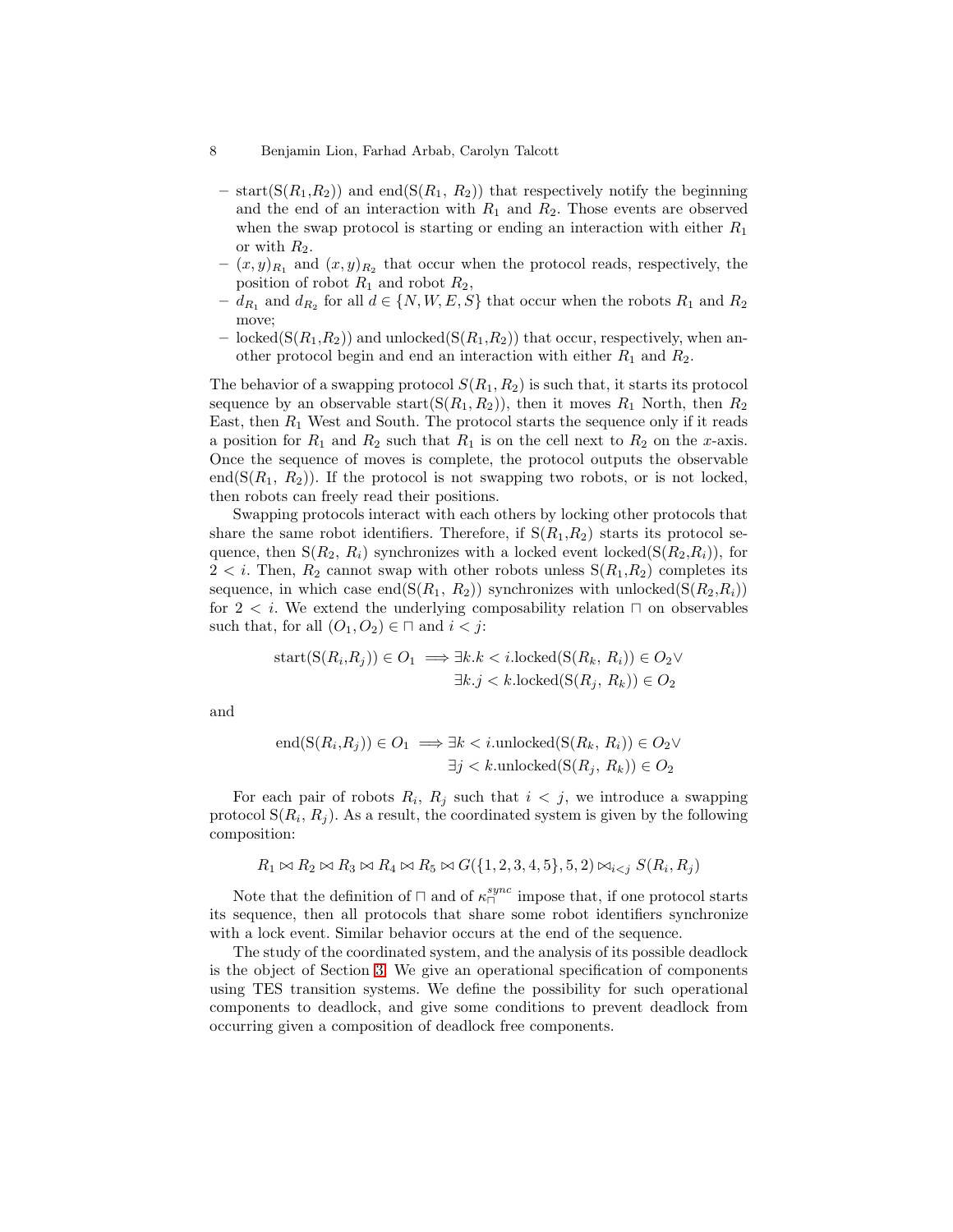## <span id="page-8-0"></span>3 An operational specification of components

In Section [2.1,](#page-2-0) we give a declarative specification of components, and considers infinite behaviors only. We give, in Section [3.1,](#page-8-1) an operational specification of components using TES transition systems. We relate the parametrized product of TES transition systems with the parametrized product on their corresponding components, and show its correctness. The composition of two TES transition systems may lead to transitions that are not composable, and ultimately to a deadlock, i.e., a state with no outgoing transitions.

### <span id="page-8-1"></span>3.1 TES transition systems.

The behavior of a component as in Definition [1](#page-2-1) is a set of TESs. We give an operational definition of such set using a labelled transition system.

Definition 3 (TES transition system). *A TES transition system is a triple*  $(Q, E, \rightarrow)$  where Q is a set of states, E is a set of events, and  $\rightarrow \subseteq Q \times (\mathcal{P}(E) \times$  $\mathbb{R}_+$ ) × Q *is a labeled transition relation, where labels are observations.*  $\Delta$ 

We present two different ways to give a semantics to a TES transition system: inductive and co-inductive. Both definitions give the same behavior, as shown in Theorem [1,](#page-8-2) and we use interchangeably each definition to simplify the proofs of, e.g., Theorem [2.](#page-10-0)

*Semantics 1 (runs).* Let  $T = (Q, E, \rightarrow)$  be a TES transition system. Given  $s \in (\mathcal{P}(E) \times \mathbb{R}_+)^n$ , we write  $q \stackrel{s}{\rightarrow} p$  for the sequence of transitions  $q \stackrel{s(0)}{\longrightarrow}$  $q_1 \xrightarrow{s(1)} q_2 \dots \xrightarrow{s(n)} p$ . We use  $\rightarrow^*$  and  $\rightarrow^{\omega}$  to denote, respectively, the set of finite and infinite sequences of consecutive transitions in  $\rightarrow$ . Then, finite sequences of observables form the set  $\mathcal{L}^{\text{fin}}(T,q) = \{ \sigma \in \text{TES}(E) \mid q \stackrel{s}{\rightarrow} q', \exists n.s = \sigma[n] \wedge$  $\sigma^{(n)} \in TES(\emptyset)$  and infinite ones, the set  $\mathcal{L}^{\text{inf}}(T, q) = \{ \sigma \in TES(E) \mid \forall n. \sigma[n] \in$  $\mathcal{L}^{\text{fin}}(T,q)$  where, as introduced above,  $\sigma[n]$  is the prefix of size n of  $\sigma$ . The semantics of such a TES transition system  $T = (Q, E, \rightarrow)$ , starting in a state  $q \in Q$ , is the component  $C_T(q) = (E, \mathcal{L}^{\text{inf}}(T, q)).$ 

*Semantics 2 (greatest post fixed point)* Alternatively, the semantics of a TES transition system is the greatest post fixed point of a function over sets of TESs paired with a state. For a TES transition system  $T = (Q, E, \rightarrow)$ , let  $\mathcal{R} \subseteq \text{TES}(E) \times Q$ . We introduce  $\phi_T : \mathcal{P}(\text{TES}(E) \times Q) \rightarrow \mathcal{P}(\text{TES}(E) \times Q)$  as the function:

<span id="page-8-2"></span>
$$
\phi_T(\mathcal{R}) = \{ (\tau, q) \mid \exists p \in Q, \ q \xrightarrow{\tau(0)} p \land (\tau', p) \in \mathcal{R} \}
$$

We can show that  $\phi_T$  is monotonous, and therefore  $\phi_T$  has a greatest post fixed point  $\Omega_T = \bigcup \{ \mathcal{R} \mid \mathcal{R} \subseteq \phi_T(\mathcal{R}) \}.$  We write  $\Omega_T(q) = \{ \tau \mid (\tau, q) \in \Omega_T \}$  for any  $q \in Q$ . Note that the two semantics coincide.

**Theorem 1 (Equivalence).** For all  $q \in Q$ ,  $\mathcal{L}^{\text{inf}}(T, q) = \{\tau \mid (\tau, q) \in \Omega_T\}$ .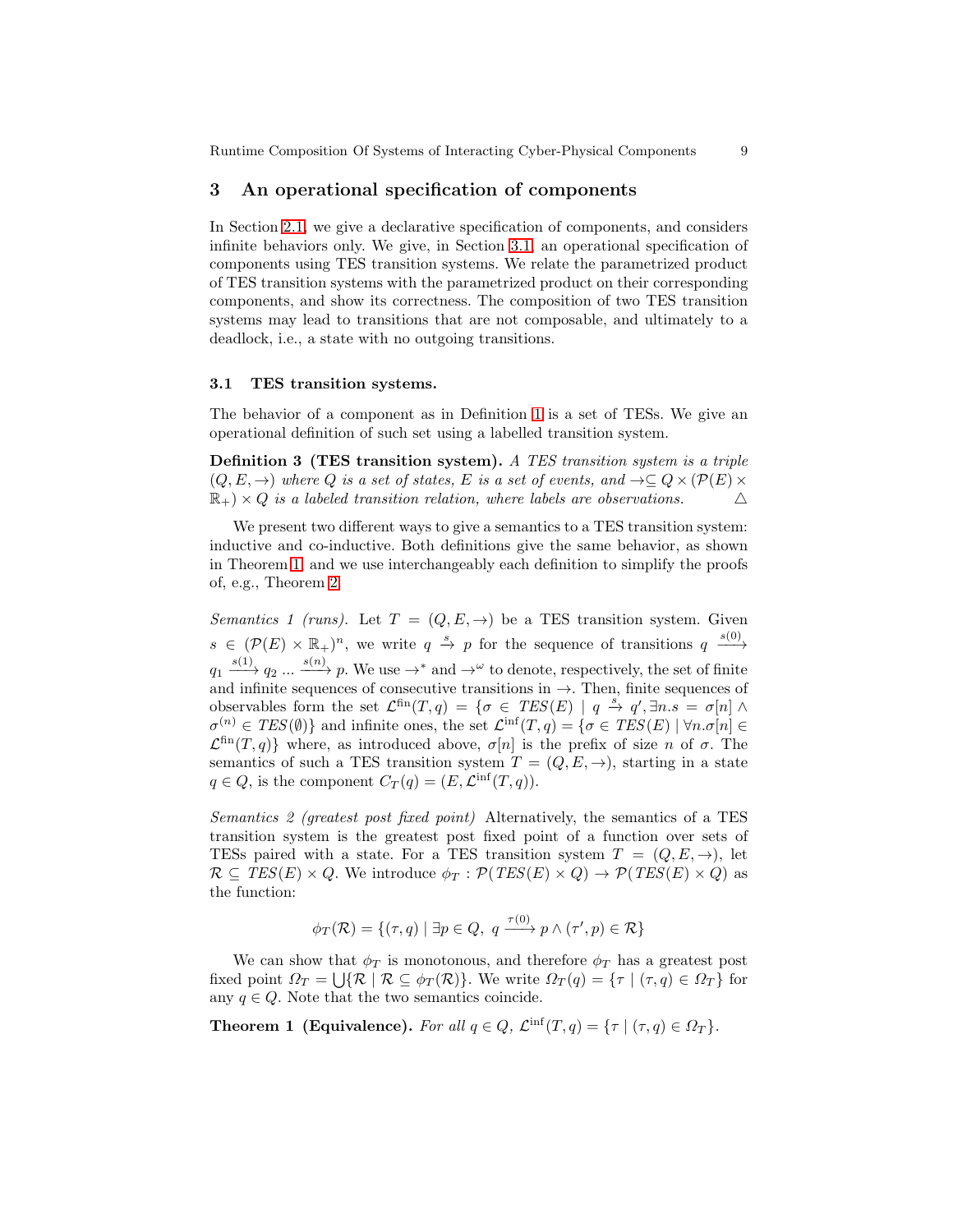*Proof.* Let  $T = (Q, E \rightarrow)$  and  $\Omega_T(q) = {\tau | (\tau, q) \in \Omega_T}.$ 

$$
\tau \in \Omega_T(c_0) \iff (\tau, c_0) \in \Omega_T
$$
  
\n
$$
\iff c_0 \xrightarrow{\tau(0)} c_1 \wedge (\tau', c_1) \in \Omega_T
$$
  
\n
$$
\iff \exists \chi \in \to^{\omega} \cdot \chi(0) = c_0 \xrightarrow{\tau(0)} c_1 \wedge (\tau', c_1) \in \Omega_T
$$
  
\n
$$
\iff \exists \chi \in \to^{\omega} \cdot c \in Q^{\omega} \cdot c(0) \in Q_0 \wedge \forall n \in \mathbb{N}.
$$
  
\n
$$
\chi(n) = c(n) \xrightarrow{\tau(n)} c(n+1) \wedge (\tau^{(n+1)}, c(n+1)) \in \Omega_T
$$
  
\n
$$
\iff \exists \chi \in \to^{\omega} \cdot \chi(0) = c_0 \xrightarrow{\tau(0)} c_1 \wedge \tau \in \mathcal{L}^{\text{inf}}(T, q)
$$
  
\n
$$
\iff \tau \in \mathcal{L}^{\text{inf}}(T, q)
$$

In the fourth equivalence, we state that the infinite sequence  $\chi \in \rightarrow^{\omega}$  has, as sequence of labels, the sequence of observations in  $\tau$ . We prove the step by induction. Let  $n \in \mathbb{N}$ , and let  $\chi \in \to^{\omega}$  be such that, for all  $k \leq n$ ,  $\chi(k) = c_k \xrightarrow{\tau(k)}$  $c_{k+1}$  with  $c_k \in Q$  and  $(\tau^{(k)}, c_k) \in \Omega_T$ . Then, given that  $(\tau^{(n)}, c_n) \in \Omega_T$ , there exists a transition  $c_n \xrightarrow{\tau(n+1)} c_{n+1}$  and there exists  $\rho \in \to^{\omega}$  such that, for all  $k \leq n, \rho = \chi$  and  $r(n+1) = c_n \xrightarrow{\tau(n+1)} c_{n+1}$ , which proves the implication. The other direction of the equivalence is simpler. If there exists  $\chi \in \rightarrow^{\omega}$  such that for all  $n \in \mathbb{N}$ ,  $\chi(n) = c_n \xrightarrow{\tau(n)} c_{n+1}$ , then we have a witness, for every  $n \in \mathbb{N}$ , that  $(\tau^{(n)}, c_n)$  is an element of  $\Omega_T$ . □

*Remark 1 (Deadlock).* Observe that  $FG(\mathcal{L}^{\text{inf}}(T,q)) \subseteq \mathcal{L}^{\text{fin}}(T,q)$  which, in the case of strict inclusion, captures the fact that some states may have no outgoing transitions and therefore deadlock.

*Remark 2 (Expressivness).* There may be two different TES transition systems  $T_1$  and  $T_2$  such that  $\mathcal{L}^{\text{inf}}(T_1) = \mathcal{L}^{\text{inf}}(T_2)$ , i.e., a set of TESs is not uniquely characterized by a TES transition system.

<span id="page-9-0"></span>*Example 1.* The behavior of a robot introduced earlier is a TES transition system  $T_R = (\mathbb{R}_+, E_R, \to)$  where  $t \xrightarrow{(\{e\}, t)} t + \delta$  for abitrary t and  $\delta$  in  $\mathbb{R}_+$  and  $e \in E_R$ . Similarly, the behavior of a grid is a TES transition system  $T_G(I, n, m)$  =  $(Q_G, E_G(I, n, m), \rightarrow)$  where:

 $-Q_G \subseteq \mathbb{R}_+ \times (I \to ([0;n] \times [0;m])),$ 

 $(t, f) \xrightarrow{(O,t)} (t + \delta, f')$  for abitrary t and  $\delta$  in  $\mathbb{R}_+$ , such that

- $d_R \in O$  implies  $f'(R)$  is updated according to the direction d if the resulting position is within the bounds of the grid;
- $(x, y)_R \in O$  implies  $f(R) = (x, y)_R$  and  $f'(R) = f(R)$ ;
- $f'(R) = f(R)$ , otherwise.

The behavior of a swap protocol  $S(R_i, R_j)$  with  $i < j$  is a TES transition system  $T_S(R_1, R_2) = (Q, E, \to)$  where, for  $t_1, t_2, t_3, t_4 \in \mathbb{R}_+$  with  $t_1 < t_2 < t_3 <$  $t_4$ :

$$
-Q \subseteq \mathbb{R}_+ \times \{s_1, s_2, s_3, s_4, s_6\};
$$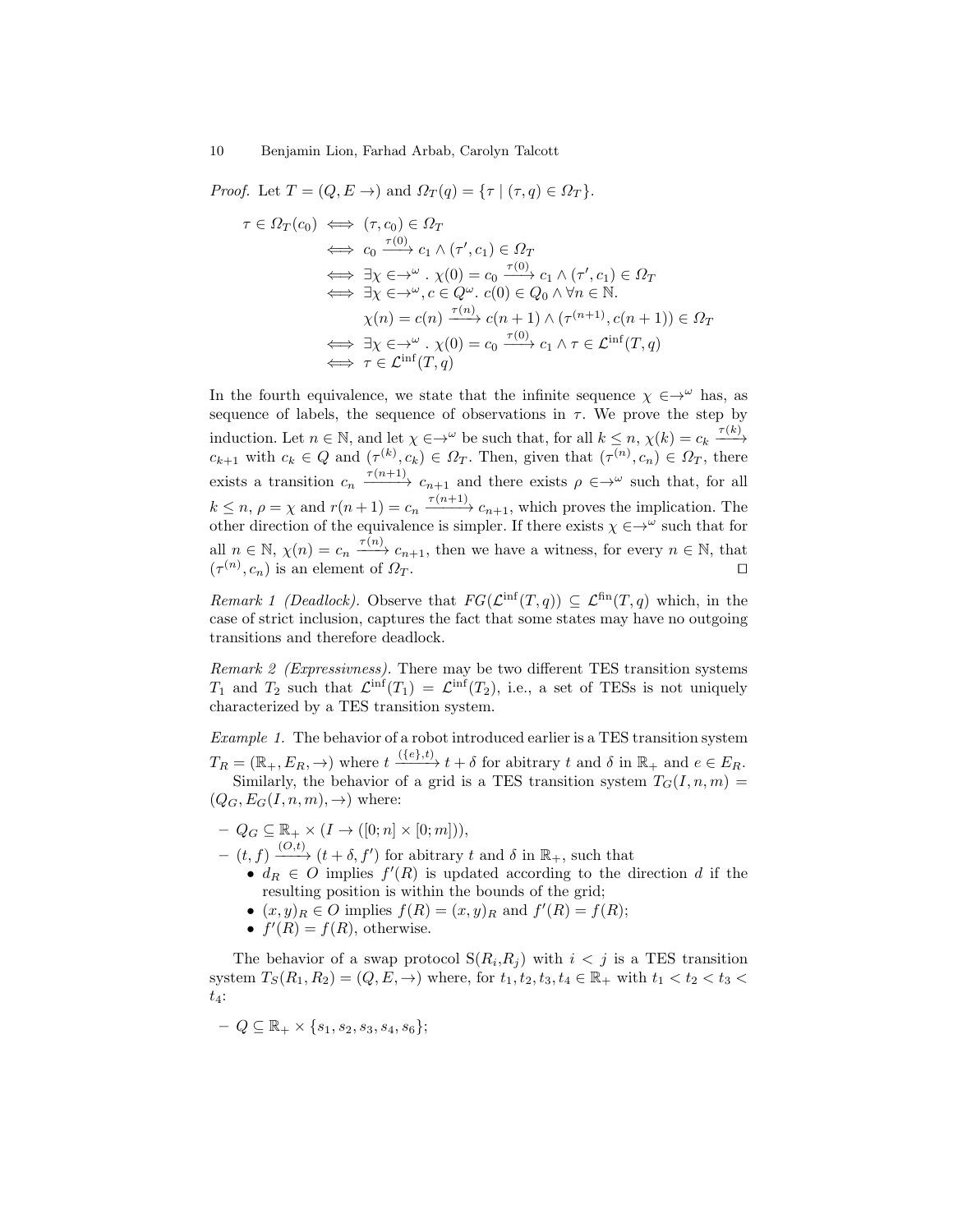$$
- E = E_{R_i} \cup E_{R_j} \cup \{lock(R_i, R_j), unlock(R_i, R_j), start(R_i, R_j), end(R_i, R_j)\} - (t_1, s_1) \xrightarrow{\left(\{lock(R_i, R_j)\}, t_1\right)} (t_2, s_2);
$$
  
- (t\_1, s\_2) \xrightarrow{\left(\{undock(R\_i, R\_j)\}, t\_1\right)} (t\_2, s\_1);  
- (t\_1, s\_1) \xrightarrow{\left(\{start(R\_i, R\_j), (x, y)R\_i, (x+1, y)R\_j\}, t\_1\right)} (t\_2, s\_3);  
- (t\_1, s\_3) \xrightarrow{\left(\{N\_{R\_j}\}, t\_1\right)} (t\_2, s\_4) \xrightarrow{\left(\{\{W\_{R\_j}, E\_{R\_i}\}\}, t\_2\right)} (t\_3, s\_5) \xrightarrow{\left(\{\{S\_{R\_j}\}\}, t\_3\right)} (t\_4, s\_6);  
- (t\_1, s\_6) \xrightarrow{\left(\{end(R\_i, R\_j)\}, t\_1\right)} (t\_2, s\_1);

The product of two components is parametrized by a composability relation and a composition function and syntactically constructs the product of two TES transition systems.

▆

**Definition 4 (Product).** *The product of two TES transition systems*  $T_1$  =  $(Q_1, E_1, \rightarrow_1)$  and  $T_2 = (Q_2, E_2, \rightarrow_2)$  under the constraint  $\kappa$  *is the TES transition system*  $T_1 \times_{\kappa} T_2 = (Q_1 \times Q_2, E_1 \cup E_2, \rightarrow)$  *such that:* 

$$
\frac{q_1 \xrightarrow{(O_1,t_1)} q'_1 \quad q_2 \xrightarrow{(O_2,t_2)} q'_2 \quad ((O_1,t_1),(O_2,t_2)) \in \kappa(E_1,E_2) \quad t_1 < t_2}{(q_1,q_2) \xrightarrow{(O_1,t_1)} (q'_1,q_2)}
$$
\n
$$
\frac{q_1 \xrightarrow{(O_1,t_1)} q'_1 \quad q_2 \xrightarrow{(O_2,t_2)} q'_2 \quad ((O_1,t_1),(O_2,t_2)) \in \kappa(E_1,E_2) \quad t_2 < t_1}{(q_1,q_2) \xrightarrow{(O_2,t_2)} (q_1,q'_2)}
$$
\n
$$
\frac{q_1 \xrightarrow{(O_1,t_1)} q'_1 \quad q_2 \xrightarrow{(O_2,t_2)} q'_2 \quad ((O_1,t_1),(O_2,t_2)) \in \kappa(E_1,E_2) \quad t_1 = t_2}{(q_1,q_2) \xrightarrow{(O_1 \cup O_2,t_1)} (q'_1,q'_2)}
$$
\n
$$
\triangle
$$

Observe that the product is defined on pairs of transitions, which implies that if  $T_1$  or  $T_2$  has a state without outgoing transition, then the product has no outgoing transitions from that state. The reciprocal is, however, not true in general.

Theorem [2](#page-10-0) states that the product of TES transition systems denotes (given a state) the set of TESs that corresponds to the product of the corresponding components (in their respective states). Then, the product that we define on TES transition systems does not add nor remove behaviors with respect to the product on their respective components.

Theorem 2 (Correctness). For all TES transition systems  $T_1$  and  $T_2$ , and *for all composability relation* κ*:*

<span id="page-10-0"></span>
$$
C_{T_1 \times_{\kappa} T_2}(q_1, q_2) = C_{T_1}(q_1) \times_{([\kappa],[\cup])} C_{T_2}(q_2)
$$

*Proof.* Let  $T_1 = (Q_1, E_1, \rightarrow_1)$  and  $T_2 = (Q_2, E_2, \rightarrow_2)$ . The proof goes in two directions: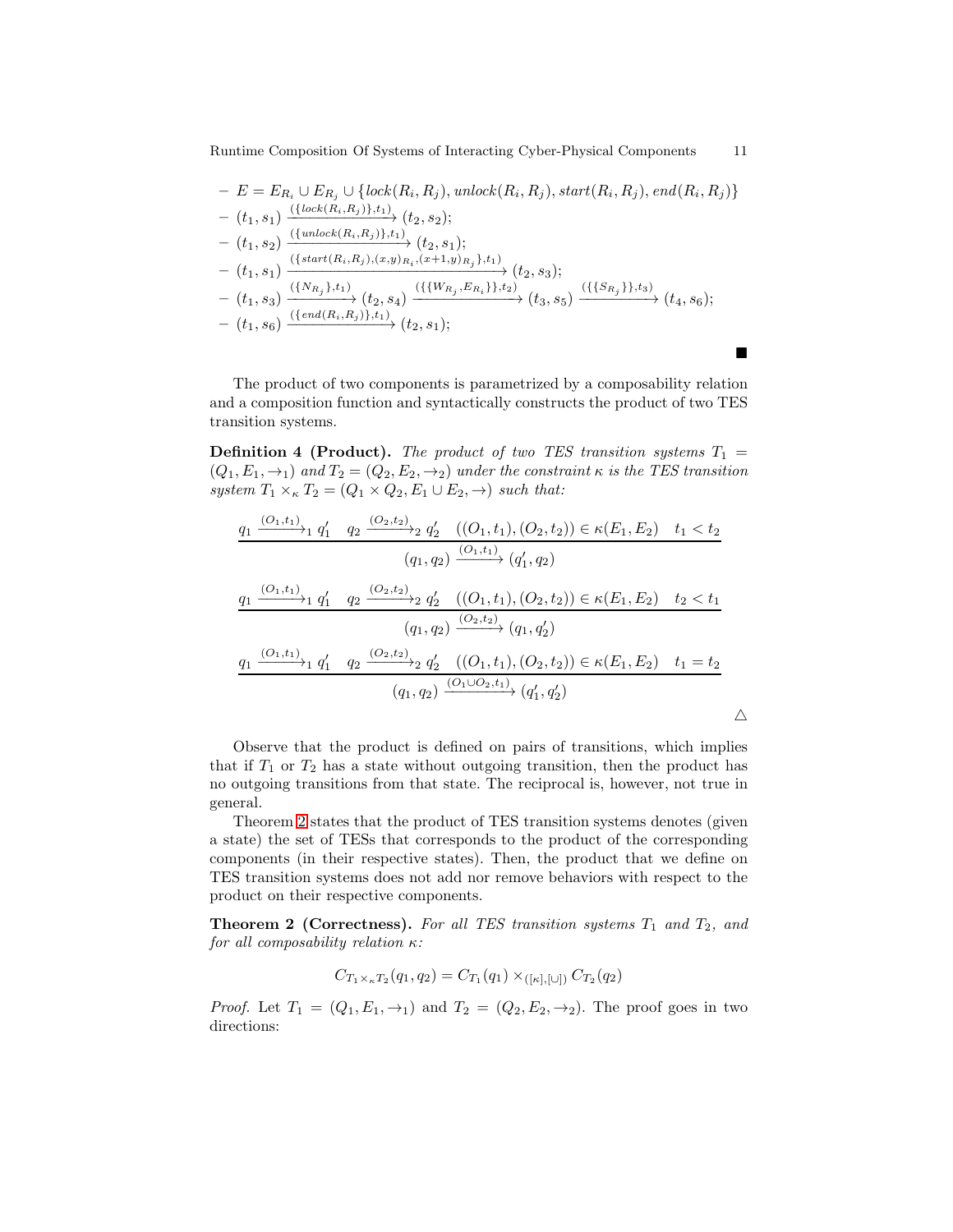- 1. We first show that, for any  $\tau$  in the behavior of  $\mathcal{L}^{\text{inf}}(T_1 \times_{\kappa} T_2, (q_1, q_2)),$ there exist  $\tau_1 \in \mathcal{L}^{\text{inf}}(T_1, q_1)$  and  $\tau_2 \in \mathcal{L}^{\text{inf}}(T_2, q_2)$  such that  $\tau = \tau_1[\cup] \tau_2$  and  $(\tau_1, \tau_2) \in [\kappa](E_1, E_2).$
- 2. We then show that, for any  $\tau_1 \in \mathcal{L}^{\text{inf}}(T_1, q_1)$  and  $\tau_2 \in \mathcal{L}^{\text{inf}}(T_2, q_2)$  such that  $(\tau_1, \tau_2) \in [\kappa](E_1, E_2)$ , we have  $(\tau_1[\cup] \tau_2) \in \mathcal{L}^{\text{inf}}(T_1 \times_{\kappa} T_2, (q_1, q_2)).$

We recall the definition of  $\Phi_{\kappa}$ :  $\mathcal{P}(TES(E) \times TES(E)) \rightarrow \mathcal{P}(TES(E) \times$  $TES(E)$ ), the function defining the lifting of  $\kappa$  from observations to TESs (by co-induction), to be such that, for all  $\mathcal{R} \subseteq \text{TES}(E) \times \text{TES}(E)$ :

$$
\Phi_{\kappa}(\mathcal{R}) = \{ (\tau_1, \tau_2) \mid \tau_1(0) = (O_1, t_1) \land \tau_2(0) = (O_2, t_2) \land \n(\tau_1(0), \tau_2(0)) \in \kappa(E_1, E_2) \land [t_1 < t_2 \land (\tau_1', \tau_2) \in \mathcal{R} \lor \nt_2 < t_1 \land (\tau_1, \tau_2') \in \mathcal{R} \lor \nt_1 = t_2 \land (\tau_1', \tau_2') \in \mathcal{R} ] \}
$$

First, observe that, by construction, for all  $\tau \in \Omega_{T_1 \times_{\kappa} T_2}(q_1, q_2)$ , there exist  $\tau_1 \in \Omega_{T_1}(q_1)$  and  $\tau_2 \in \Omega_{T_2}(q_2)$  such that  $\tau = \tau_1[\cup]\tau_2$ . Indeed, each transition in  $T_1\times_{\kappa}T_2$  is constructed out of a composable pair of observations from a transition in  $T_1$  and in  $T_2$ . The resulting label is identical to the label that  $[\cup]$  defines coinductively. Moreover, each element  $\tau \in \Omega_{T_1 \times_{\kappa} T_2}(q_1, q_2)$  contains infinitely many labels from  $T_1$  and from  $T_2$ , due to the assumption that a TES has an increasing an non-Zeno sequence of time stamps.

We therefore use  $\Omega_{T_1 \times_{\kappa} T_2}(q_1, q_2)$  to denote the set of such pairs. We then prove that, for all  $(q_1, q_2) \in Q_1 \times Q_2$ ,  $(\tau_1, \tau_2) \in \Omega_{T_1 \times_{\kappa} T_2}(q_1, q_2)$  implies that  $(\tau_1, \tau_2) \in [\kappa](E_1, E_2)$  and  $(\tau_1, \tau_2) \in \Omega_{T_1}(q_1) \times \Omega_{T_2}(q_2)$ .

We prove that  $\Omega_{T_1 \times_{\kappa} T_2}(q_1, q_2) = \{(\tau_1, \tau_2) \in [\kappa](E_1, E_2) \mid (\tau_1, \tau_2) \in \Omega_{T_1}(q_1) \times$  $\Omega_{T_2}(q_2)$  by showing forward and backward inclusion, i.e., point 1 and point 2 respectively.

Forward inclusion. We know that since  $(\tau_1, \tau_2) \in \Omega_{T_1 \times_{\kappa} T_2}(q_1, q_2)$ , then there exists a post fixed point R of  $\Phi_{T_1 \times_{\kappa} T_2}$  such that  $((\tau_1, \tau_2), (q_1, q_2)) \in R$ . Let R be the set  $\{(\tau_1, \tau_2) \mid \exists q. ((\tau_1, \tau_2), q) \in R\}$ . We show that  $\tilde{R}$  is a post fixed point of  $[\kappa](E_1, E_2)$ . By definition of the transition relation  $\rightarrow$  of  $T_1 \times_{\kappa} T_2$ , we have that if  $(\tau_1, \tau_2) \in \hat{R}$ , then  $(\tau_1(0), \tau_2(0)) \in \kappa(E_1, E_2)$  and, if  $t_1 < t_2$  then  $(\tau'_1, \tau_2) \in \hat{R}$ , if  $t_2 \le t_1$  then  $(\tau_1, \tau_2') \in \tilde{R}$ , and if  $t_1 = t_2$  then  $(\tau_1', \tau_2') \in \tilde{R}$ . We thus conclude that  $R \subseteq \Phi_{\kappa}(R)$ , and therefore  $\Omega_{T_1 \times_{\kappa} T_2}(q_1, q_2) \subseteq [\kappa](E_1, E_2)$ .

We then showed that, for any  $\tau$  in the behavior of  $\mathcal{L}^{\text{inf}}(T_1 \times_{\kappa} T_2, (q_1, q_2)),$ there exist  $\tau_1 \in \mathcal{L}^{\text{inf}}(T_1, q_1)$  and  $\tau_2 \in \mathcal{L}^{\text{inf}}(T_2, q_2)$  such that  $\tau = \tau_1[\cup] \tau_2$  and  $(\tau_1, \tau_2) \in [\kappa](E_1, E_2).$ 

<u>Backward inclusion.</u> We show that, for all  $(q_1, q_2) \in Q_1 \times Q_2$ , if  $(\tau_1, \tau_2) \in$  $[\kappa](E_1, E_2)$  and  $(\tau_1, \tau_2) \in \Omega_{T_1}(q_1) \times \Omega_{T_2}(q_2)$  then  $(\tau_1, \tau_2) \in \Omega_{T_1 \times_{\kappa} T_2}(q_1, q_2)$ .

To do so, we construct a post fixed points of  $\Phi_{\kappa}$ , which we denote S, such that  $((\tau_1, \tau_2), (q_1, q_2)) \in S$ ; and, for all  $((\tau, \sigma), (q, s)) \in S$ , we have  $\tau(0) = (O_1, t_1)$  and  $\sigma(0) = (O_2, t_2)$ :

- if 
$$
t_1 < t_2
$$
 and  $(q_1, q_2) \xrightarrow{\tau(0)} (q'_1, q_2)$  then  $((\tau', \sigma), (q'_1, q_2)) \in S;$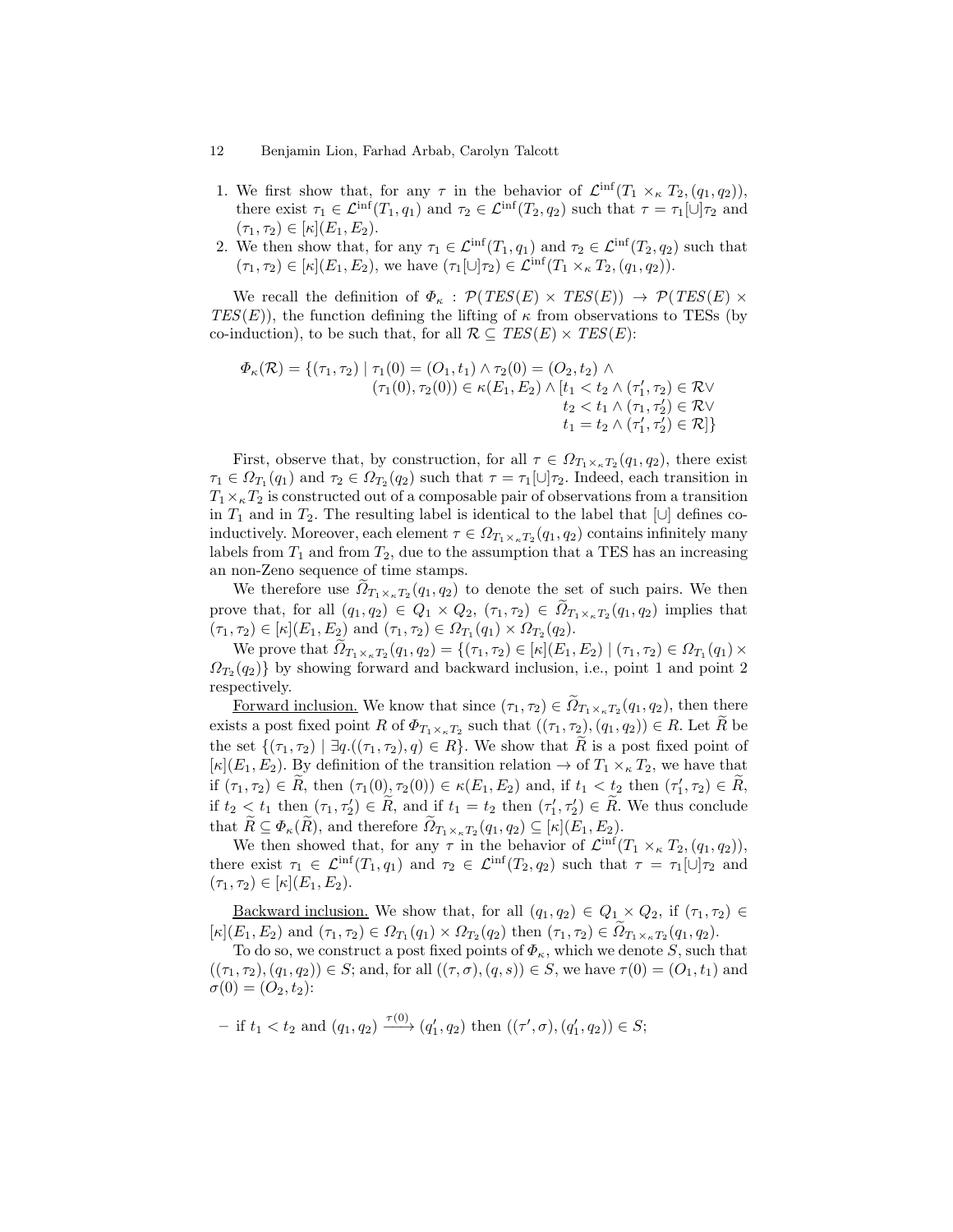- if 
$$
t_2 < t_1
$$
 and  $(q_1, q_2) \xrightarrow{\sigma(0)} (q_1, q'_2)$  then  $((\tau, \sigma'), (q_1, q'_2)) \in S$ ; and  
- if  $t_2 = t_1$  and  $(q_1, q_2) \xrightarrow{\sigma(0) \cup \tau(0)} (q'_1, q'_2)$  then  $((\tau', \sigma'), (q'_1, q'_2)) \in S$ .

Since  $(\tau_1, \tau_2) \in [\kappa](E_1, E_2)$ , we know that  $S \subseteq [\kappa](E_1, E_2)$ . We now show that  $S \subseteq \Phi_{T_1 \times_{\kappa} T_2}(S)$ . The argument for S being a post fixed point of  $\Phi_{T_1 \times_{\kappa} T_2}$  follows from the definition of S.

$$
\Box
$$

We give in Example [2](#page-12-0) the TES transition systems resulting from the product of the TES transition systems of two robots and a grid. Example [2](#page-12-0) defines operationally the components in Section 2.2, i.e., their behavior is generated by a TES transition system.

<span id="page-12-0"></span>*Example 2.* Let  $T_{R_1}, T_{R_2}$  be two TES transition systems for robots  $R_1$  and  $R_2$ , and let  $T_G({1}, n, m)$  be a grid with robot  $R_1$  alone and  $T_G({1}, 2), n, m$  be a grid with robots  $R_1$  and  $R_2$ . Let  $E = E_1 \cup E_2 \cup E_G$  and  $\Box \subseteq \mathcal{P}(E) \times \mathcal{P}(E)$  be such that  $(O_1, O_2) \in \square$  if and only if  $O_1 = O_2 \subseteq E_R \cap E_G$ . We use  $\kappa_{\square}^{sync}$  as defined in [9].

The product of  $T_{R_1}, T_{R_2}$ , and  $T_G({1, 2}, n, m)$  under  $\kappa_{\square}^{sync}$  is the TES transition system  $T_{R_1} \times_{\kappa_{\square}^{sync}} T_{R_2} \times_{\kappa_{\square}^{sync}} T_G(\{1,2\}, n, m)$  such that it synchronizes observations of the two robots with the grid, but does not synchronize events of the two robots directly, since the two set of events are disjoint.

As a consequence of Theorem 1, letting  $\kappa_{\square}^{sync}$  be the composability relation used in the product  $\bowtie$  and writing  $T = T_{R_1} \times_{\kappa_{\square}^{sync}} T_{R_2} \times_{\kappa_{\square}^{sync}} T_G$ ,  $C_T(q_1, q_2, q_3)$ is equal to the component  $C_{T_{R_1}}(q_1) \bowtie C_{T_{R_2}}(q_2) \bowtie C_{T_G}(q_3)$ 

Let T be a TES transition system, and let  $C_T(q) = (E, \mathcal{L}^{\text{inf}}(T,q))$  be a component whose behavior is defined by T . Then, C is *deadlock free* if and only if  $FG(\mathcal{L}^{\text{inf}}(T,q)) = \mathcal{L}^{\text{fin}}(T,q).$ 

A class of deadlock free components is that of components that accept arbitrary insertion of  $\emptyset$  observables in between two observations. We say that such component is *prefix-closed*, as every sequence of finite observations can be continued by an infinite sequence of empty observables, i.e.,  $C$  is such that  $C = C^*$ (as defined after Definition [2\)](#page-2-2). We say that a TES transition system  $T$  is prefixclosed if and only if  $C_T(q) = C_T^*(q)$ . For instance, if T is such that, for any state q and for any  $t \in \mathbb{R}_+$  there is a transition  $q \xrightarrow{(0,t)} q$ , then T is prefix-closed.

<span id="page-12-1"></span>**Lemma 1.** If  $T_1$  and  $T_2$  are prefix-closed, then  $T_1 \times_{\kappa_{\square}^{sync}} T_2$  is prefix-closed where  $\Pi \subseteq \mathcal{P}(E_1) \times \mathcal{P}(E_2)$  *with*  $(O_1, O_2) \in \Pi$  *implies*  $O_1 \neq \emptyset$  *and*  $O_2 \neq \emptyset$ *.* 

*Proof.* The proof follows from the fact that  $\emptyset$  is independent with any non-empty observable  $O \subseteq E_1 \cup E_2$ . Then, any pair of silent observation is composable, and therefore the following TES transition system is prefix-closed. □

We search for the condition under which deadlock freedom is preserved under a product. Section 3.3 gives a condition for the product of two deadlock free components to be deadlock free.

■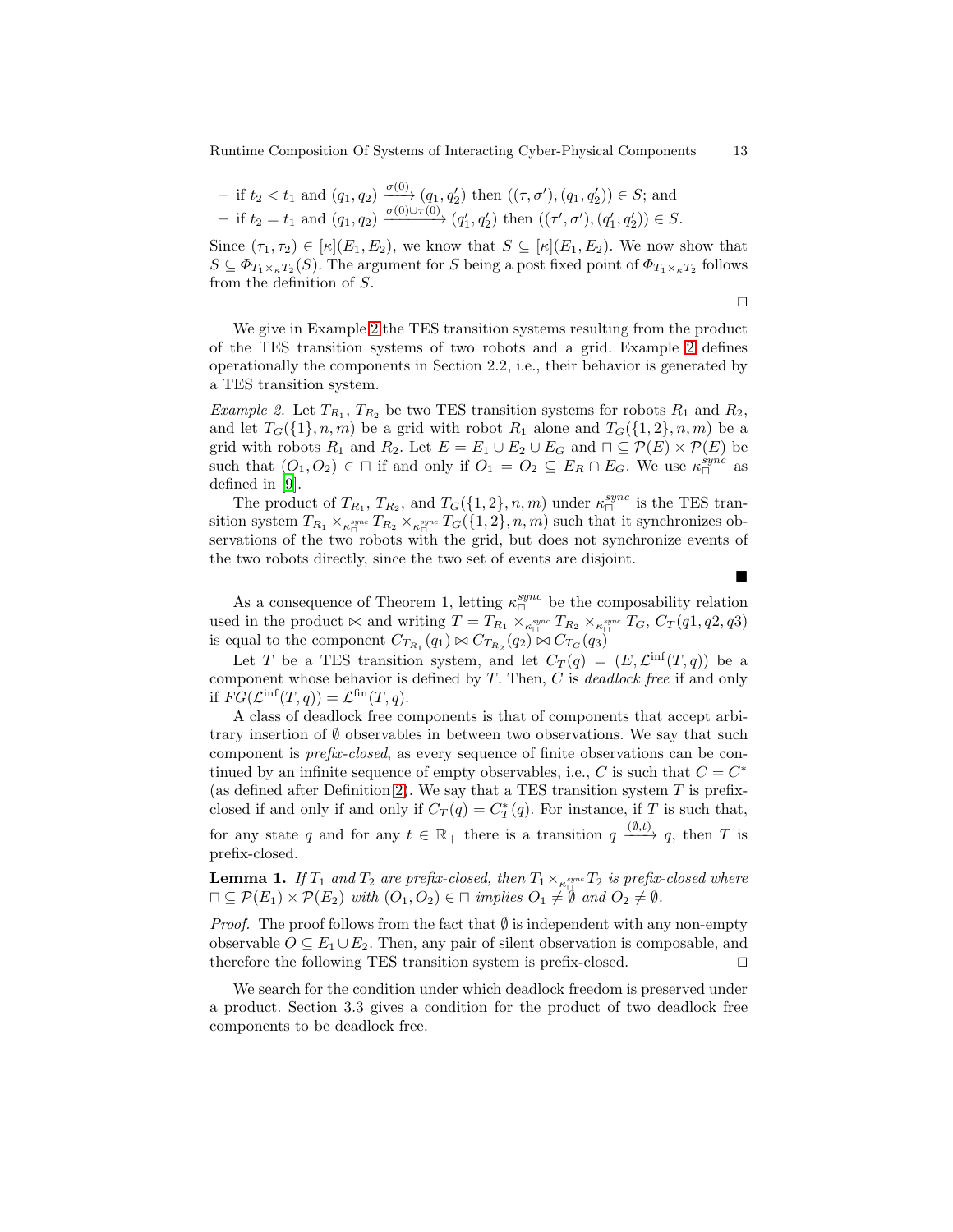#### 3.2 Compatibility of components

Informally, the condition of  $\kappa$ -compatibility from two TES transition systems  $T_1$ and  $T_2$  translates the existence of a relation R on pairs of states of  $T_1$  and  $T_2$ such that  $(q_1, q_2) \in \mathcal{R}$  and for every state  $(q, s) \in \mathcal{R}$ , every outgoing transition from  $T_1$  (reciprocally  $T_2$ ) has a transition in  $T_2$  that composes under  $\kappa$ . In all cases, the pair of outgoing states is in the relation  $\mathcal{R}$ .

Formally, a TES transition system  $T_1 = (Q_1, E_1, \rightarrow_1)$  from state  $q_1$  is  $\kappa$ compatible with a TES transition system  $T_2 = (Q_2, E_2, \rightarrow_2)$  from state  $q_2$ , and we say  $(T_1, q_1)$  is  $\kappa$ -compatible with  $(T_2, q_2)$ , if there exists a relation  $\mathcal{R} \subseteq Q_1 \times Q_2$ such that,  $(q_1, q_2) \in \mathcal{R}$  and for any  $(p_1, p_2) \in \mathcal{R}$ ,

- − there exist  $p_1 \xrightarrow{(O_1,t_1)} r_1$  and  $p_2 \xrightarrow{(O_2,t_2)} r_2$  such that  $((O_1,t_1),(O_2,t_2)) \in$  $\kappa(E_1, E_2)$ ; and
- $-$  for all  $p_1 \xrightarrow{(O_1,t_1)} r_1$  and  $p_2 \xrightarrow{(O_2,t_2)} r_2$  if  $((O_1,t_1),(O_2,t_2)) \in \kappa(E_1,E_2)$ then  $(u_1, u_2) \in \mathcal{R}$ , where  $u_i = r_i$  if  $t_i = \min\{t_1, t_2\}$ , and  $u_i = p_i$  otherwise for  $i \in \{1, 2\}$ .

In other words, if  $(T_1, q_1)$  is  $\kappa$ -compatible with  $(T_2, q_2)$ , then all transitions in  $T_1$  starting in  $q_1$  eventually match some composable transitions in  $T_2$  starting in  $q_2$ . If  $(T_2, q_2)$  is  $\kappa$ -compatible to  $(T_1, q_1)$  as well, then we say that  $(T_1, q_1)$  and  $(T_2, q_2)$  are  $\kappa$ -compatible.

**Theorem 3 (Deadlock free).** Let  $(T_1, q_1)$  and  $(T_2, q_2)$  be *κ*-compatible. Let  $C_{T_1}(q_1)$  and  $C_{T_2}(q_2)$  be deadlock free. Then,  $C_{T_1}(q_1) \times_{([{\kappa}], [{\cup}])} C_{T_2}(q_2)$  is deadlock *free.*

*Proof.* We reason by contradiction. If the product  $C_{T_1}(q_1) \times_{([{\kappa}], [{\cup}])} C_{T_2}(q_2)$  is not deadlock free, then  $\mathcal{L}^{\text{fin}}(T_1 \times_{\kappa} T_2, (q_1, q_2)) \neq FG(\mathcal{L}^{\text{inf}}(T_1 \times_{\kappa} T_2, (q_1, q_2)))$ . Thus, there exists a state  $(s, q)$ , reachable from  $(q_1, q_2)$ , such that  $\mathcal{L}^{\text{fin}}(T_1\times_{\kappa}T_2, (s, q)) =$ ∅. Given the fact that both TES transition systems are deadlock free, and given that s (respectively q) is reachable from  $q_1$  (respectively  $q_2$ ) for  $T_1$  (respectively  $T_2$ ), then  $\mathcal{L}^{\text{fin}}(T_2,q_1) \neq \emptyset$  and  $\mathcal{L}^{\text{fin}}(T_1,q_2) \neq \emptyset$ .

Since  $(T_1, q_1)$  and  $(T_2, q_2)$  are  $\kappa$ -compatible, then there exists R such that for each pair  $(s, q) \in \mathcal{R}$ , there exists an outgoing transition in  $T_1$  and  $T_2$  from s and q respectively that is composable under  $\kappa$ . Such property would imply that there is a transition in  $T_1\times_{\kappa}T_2$  from state  $(s,q)$  and therefore  $\mathcal{L}^{\text{fin}}(T_1\times_{\kappa}T_2,(s,q))\neq\emptyset$ . In other words, the property of compatibility contradicts the presence of deadlock in the product  $C_{T_1}(q_1) \times_{([\kappa],[\cup])} C_{T_2}$  $(q_2)$ .  $\Box$ 

**Lemma 2.** If  $T_1 = (Q_1, E_1, \rightarrow_1)$  and  $T_2 = (Q_1, E_1, \rightarrow_1)$  are deadlock free and *are such that*  $\Box \cap (\mathcal{P}(E_1) \times \mathcal{P}(E_2)) = \emptyset$ , then  $(T_1, q_1)$  *is*  $\kappa_{\Box}^{sync}$ -compatible with  $(T_2, q_2)$  *for arbitrary*  $(q_1, q_2) \in Q_1 \times Q_2$ *.* 

*Proof.* If the relation  $\Box$  does not relate any observables, then any pair of observations is composable under  $\kappa_{\Box}^{sync}$ . As a consequence, any sequence of transitions is allowed. ⊓⊔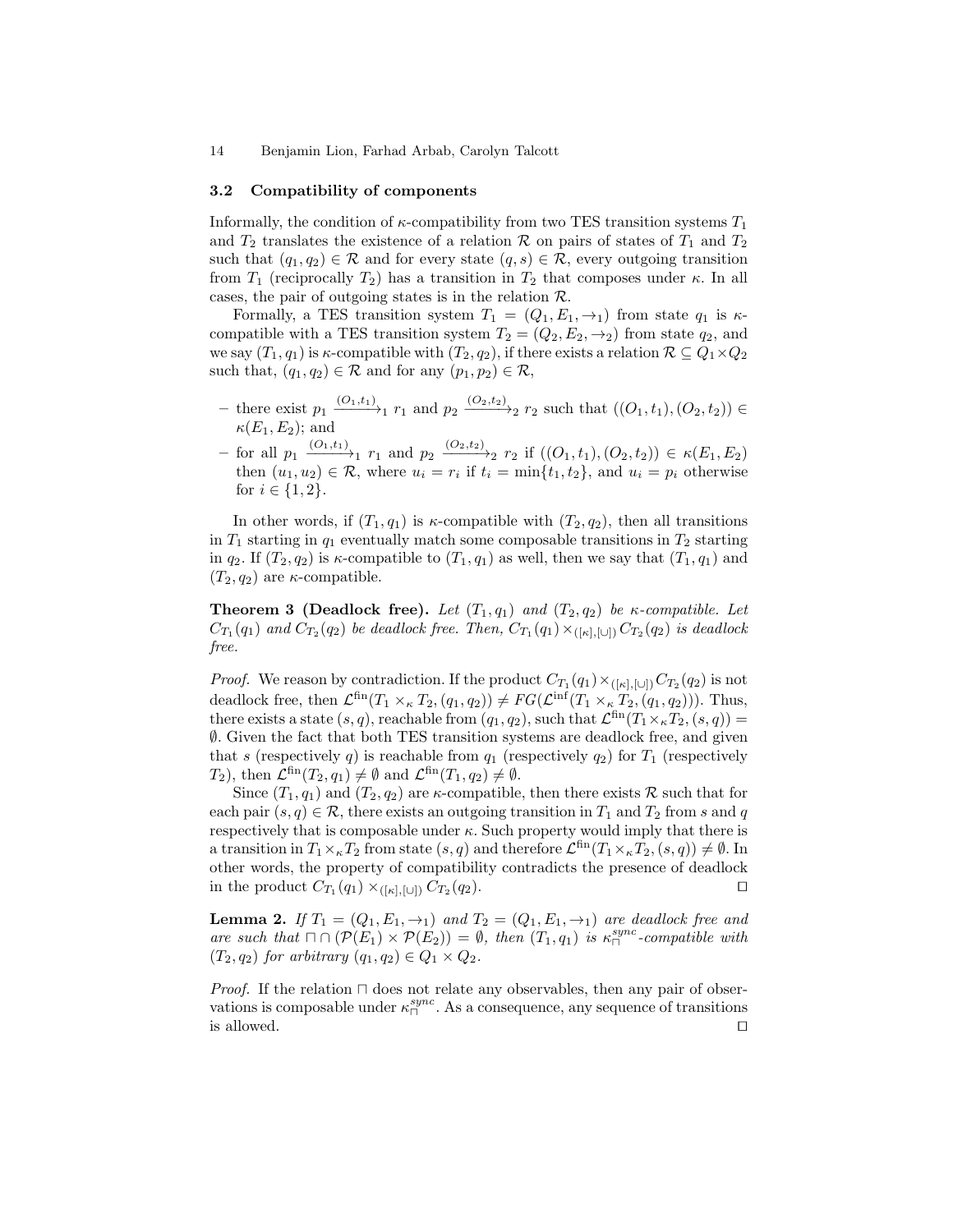**Lemma 3.** If  $T_1$  and  $T_2$  are prefix-closed, then  $(T_1, q_1)$  and  $(T_2, q_2)$  are  $\kappa_{\square}^{sync}$ . *compatible for arbitrary*  $q_1 \in Q_1$ ,  $q_2 \in Q_2$ , and  $\Box \subseteq \mathcal{P}(E_1) \times \mathcal{P}(E_2)$  *with*  $(O_1, O_2) \in \square$  *implies*  $O_1 \neq \emptyset$  *and*  $O_2 \neq \emptyset$ *.* 

*Proof.* Follows from Lemma [1.](#page-12-1)

The consequence of two TES transition systems  $T_1$  and  $T_2$  to be  $\kappa$ -compatible on  $(q_1, q_2)$  and deadlock free, is that they can be run *step-by-step* from  $(q_1, q_2)$ (i.e., the product can be done at runtime), and the resulting behavior is an element of  $\mathcal{L}^{\text{inf}}(T_1 \times_{\kappa} T_2, (q_1, q_2))$ . In general however,  $\kappa$ -compatibility is not preserved over product, demonstrated by Example [3.](#page-14-0) For the case of coordinated cyber-physical systems, components are usually not prefix-closed as there might be some timing constraints or some mandatory actions to perform in a bounded time frame.

<span id="page-14-0"></span>*Example 3.* Suppose three TES transition systems  $T_i = (\{q_i\}, \{a, b, c, d\}, \rightarrow_i),$ with  $i \in \{1, 2, 3\}$ , defined as follow for all  $n \in \mathbb{N}$ :

$$
- q_1 \xrightarrow{(\{a,b\},n)} q_1 \text{ and } q_1 \xrightarrow{(\{a,c\},n)} q_1;
$$
  
\n
$$
- q_2 \xrightarrow{(\{a,c\},n)} q_2 \text{ and } q_2 \xrightarrow{(\{a,d\},n)} q_2;
$$
  
\n
$$
- q_3 \xrightarrow{(\{a,d\},n)} q_3 \text{ and } q_3 \xrightarrow{(\{a,b\},n)} q_3.
$$

Let  $\sqcap = \{ (O, O) \mid O \subseteq \{a, b, c, d\} \}$ . It is easy to show that  $T_1(q_1), T_2(q_2),$  and  $T_3(q_3)$  are pairwise  $\kappa_{\square}^{sync}$ -compatible. However,  $T_1(q_1)$  is not  $\kappa_{\square}^{sync}$ -compatible with  $T_2(q_2) \times_{\square}^{sync} T_3(q_3)$ .

Note that, if  $(T_1, q_1)$ ,  $(T_2, q_2)$ , and  $(T_3, q_3)$  are pairwise  $\kappa$ -compatible TES transition systems, and if one of the following holds:

- $T_1, T_2, T_3$  are all three prefix-closed TES transition systems;
- $\sqcap \cap (\mathcal{P}(E_1) \times \mathcal{P}(E_2) \cup \mathcal{P}(E_2) \times \mathcal{P}(E_3) \cup \mathcal{P}(E_1) \times \mathcal{P}(E_3)) = \emptyset$ ; or
- $T_1, T_2, T_3$  are such that, for all of their state, there is one and only one outgoing transition.

then  $(T_1, q_1)$  and  $(T_2 \times_{\kappa} T_3, (q_2, q_3))$  are pairwise  $\kappa_{\square}^{sync}$ -compatible.

# 4 Application: self-sorting robots

We implemented in Maude a framework to simulate concurrent executions of TES transition systems, where time stamps are restricted to natural numbers. Using the description given in Example [1](#page-9-0) for the grid and for robots, we add to their composition several protocols that aim at preventing deadlock. The source for the implementation is accessible at [\[1\]](#page-18-0) to reproduce the results of this section.

■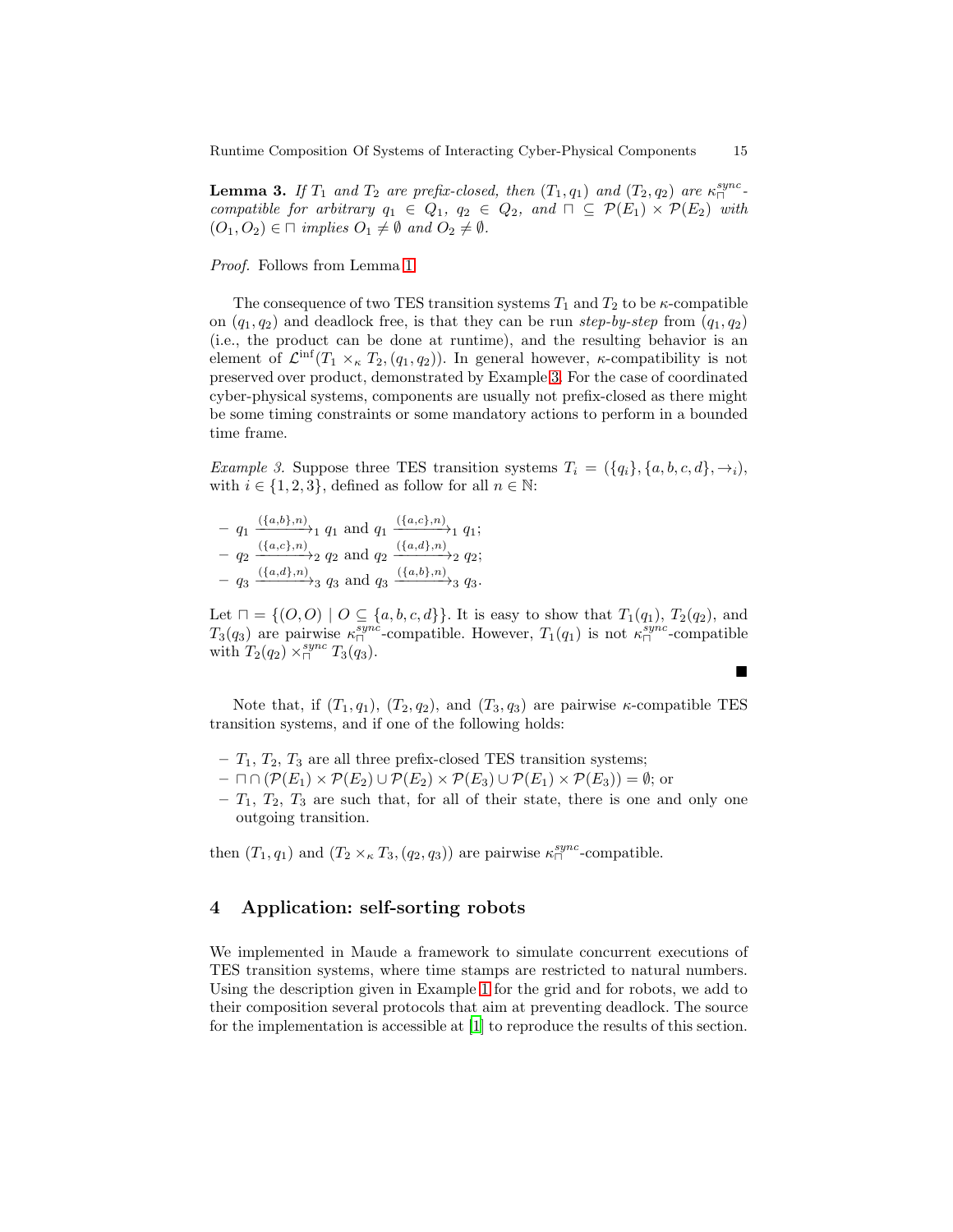*Components in Maude* The implementation of TES transition systems in Maude focuses on a subset that has some properties. First, TES transition systems in Maude have time stamps that range over the set of positive natural numbers N. We do not implement components with real time.

Second, TES transition systems are delay insensitive. This property encodes that arbitrary time may pass for each transition in the TES transition system. Then, a TES transition system that is delay insensitive is such that if  $q \xrightarrow{(O,n)} p$ , then  $q \xrightarrow{(O,n+k)} p$  for arbitrary  $k \in \mathbb{N}$ . We therefore write  $q \xrightarrow{O} p$  to denote the set of transitions  $q \xrightarrow{(O,n)} p$  for all  $n \in \mathbb{N}$ .

In Maude, the state of a TES transition system component is represented by a term and the state of a composed system is a multiset of component states. Transitions of the step-wise product are defined in terms of such system states. For instance, the swap protocol between robot  $R(3)$  and  $R(1)$  is the following term in Maude:

### $[swap(R(3),R(1)): Protocol | k("state") |-> ds(q(0)); false;$ null<sup>1</sup>

where  $swap(R(3),R(1))$  is the name of the component; Protocol is its class; k("state") maps to the initial state of the protocol  $q(0)$ ; "false" denotes the status of the protocol; and "null" is the set of transitions that the protocol may take.

*Runtime composition.* The product of TES transition systems is constructed at runtime, step by step. We fix a composability relation  $\kappa_{\Box}^{sync}$  to be such that, for all  $O \subseteq \mathbb{E}$ ,  $(O, O) \in \square$ . We use  $\kappa_{\square}^{sync}$  for the product of TES transition systems.

Given a list of initialized TES transition system, the runtime computes the set of all possible composite transitions, from which transitions that violate the composability relation  $\kappa_{\square}^{sync}$  are filtered out, and one transition that is composable is non-deterministically chosen.

Algorithm [1](#page-16-0) shows the procedure RuntimeComposition that corresponds to a one step product of the input TES transition systems. Note that such procedure applied recursively on its results would generate a behavior that is in behavior of the product of the TES transition systems.

*Results.* Initially, the system consists of three *trolls*, with identifiers  $id(0)$ ,  $id(1)$ , and  $id(2)$ , each coordinated by two protocols  $swap(id(i), id(j))$  with *i*, *j* ∈ {0, 1, 2} and *j* < *i*. The trolls move on a grid and trolls *id*(0), *id*(1), and  $id(2)$  are respectively initialized at position  $(2,0)$ ,  $(1,0)$ , and  $(0,0)$ . <sup>[4](#page-15-0)</sup> The property  $P_{sorted}$  is a reachability property on the state of the grid, that states that *eventually, all robots are in the sorted position*. In Maude, we express such reachability property with the following search command:

```
search [1] init \Rightarrow*
   [sys::Sys [ field : Field | k((0;0)) |-> d(id(0)),
                 k((1;0)) |-> d(id(1)),
                 k((2,0)) \rightarrow d(id(2)) ; true ; null]].
```
<span id="page-15-0"></span><sup>4</sup> We refer to [\[4](#page-18-1)] for a more detailed description of the Maude framework.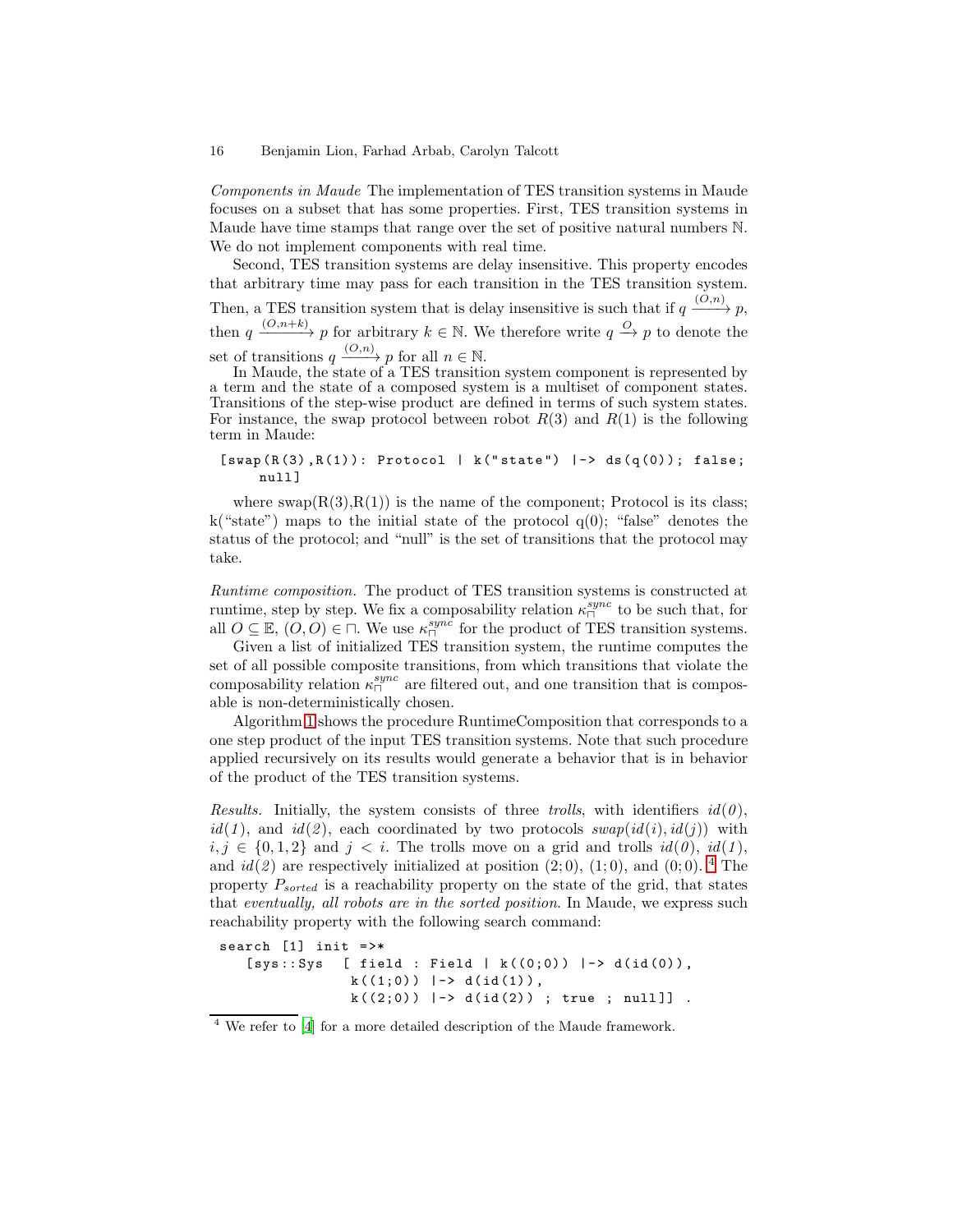<span id="page-16-0"></span>Algorithm 1 Runtime composition

|     | Require:                                                                                             |
|-----|------------------------------------------------------------------------------------------------------|
|     | - <i>n</i> initialized TES transition systems $S = \{T_1(q_1),,T_n(q_n)\}\$                          |
|     | - composability relation $\sqcap$ over observables                                                   |
| 1:  | procedure RUNTIMECOMPOSITION                                                                         |
| 2:  | for $T_i(q_i) \in S$ do                                                                              |
| 3:  | add $\{q_i \stackrel{O_i}{\longrightarrow}_i p_i \mid p_i \in Q_i\}$ to Tr                           |
| 4:  | while $trs_i, trs_j \in Tr$ do                                                                       |
| 5:  | <b>for</b> $q_i \xrightarrow{O_i} p_i \in trs_i$ and $q_i \xrightarrow{O_j} p_i \in trs_j$ <b>do</b> |
| 6:  | if $((O_i, 1), (O_i, 2)) \in \kappa_{\square}^{sync}(E_i, E_i)$ then                                 |
| 7:  | add $(q_i, q_i) \xrightarrow{O_i} (p_i, q_i)$ to trs <sub>ij</sub>                                   |
| 8:  | if $((O_i, 2), (O_i, 1)) \in \kappa_{\square}^{sync}(E_i, E_i)$ then                                 |
| 9:  | add $(q_i, q_j) \xrightarrow{O_j} (q_i, p_j)$ to trs <sub>ij</sub>                                   |
| 10: | if $((O_i, 1), (O_i, 1)) \in \kappa_{\square}^{sync}(E_i, E_i)$ then                                 |
| 11: | add $(q_i, q_i) \xrightarrow{O_i \cup O_j} (p_i, p_i)$ to trs <sub>ij</sub>                          |
| 12: | $Tr := (Tr \setminus \{ trs_i, trs_i \}) \cup \{ trs_{ij} \}$                                        |
| 13: | let $trs\in Tr$                                                                                      |
| 14: | let $(q_1, , q_n) \stackrel{O}{\rightarrow} (r_1, , r_n) \in trs$                                    |
| 15: | for $i \leq n$ do                                                                                    |
| 16: | $T_i(q_i) \Rightarrow T_i(r_i)$                                                                      |

Table [2](#page-16-1) features three variations on the sorting problem. The first system is composed of robots whose move are free on the grid. The second adds one battery for each component, whose energy level decreases for each robot move. The third system adds a swap protocol for every pair of two robots. The last system adds protocol and batteries to compose with the robots.

We record, for each of those systems, whether the sorted configuration is reachable  $(P_{sorted})$ , and if all three robots can run out of energy  $(P_{batteru-out})$ . Observe that the reachability query returns a solution for both system: the

<span id="page-16-1"></span>Table 2. Evaluation of different systems for several behavioral properties.

| System                                                                                                                                                                   | $P_{sorted}$                                       | $P_{h}$ |
|--------------------------------------------------------------------------------------------------------------------------------------------------------------------------|----------------------------------------------------|---------|
| $\bigotimes_{0 \leq i \leq 2} R_i \bowtie G$                                                                                                                             | $12.10^3$ states, 25s, 31.10 <sup>6</sup> rewrites |         |
| $\mathop{\boxtimes}\limits_{0\le i\le 2}\left(R_i\bowtie B_i\right)\bowtie G$                                                                                            | $12.10^3$ states, 25s, 31.10 <sup>6</sup> rewrites | true    |
| $\bigotimes_{0 \leq i \leq 2} R_i \bowtie G \bigotimes_{0 \leq i \leq j \leq 2} S(R_i, R_j)$                                                                             | $8250$ states, $44s$ , $80.10^6$ rewrites          |         |
| $\bigotimes_{0 \leq i \leq 2} (R_i \bowtie B_i) \bowtie G \bigotimes_{0 \leq i \leq i \leq 2} S(R_i, R_j) \bigotimes 8250 \text{ states}, 71s, 83.10^6 \text{ rewrites}$ |                                                    | false   |

one with and without protocols. However, the time to reach the first solution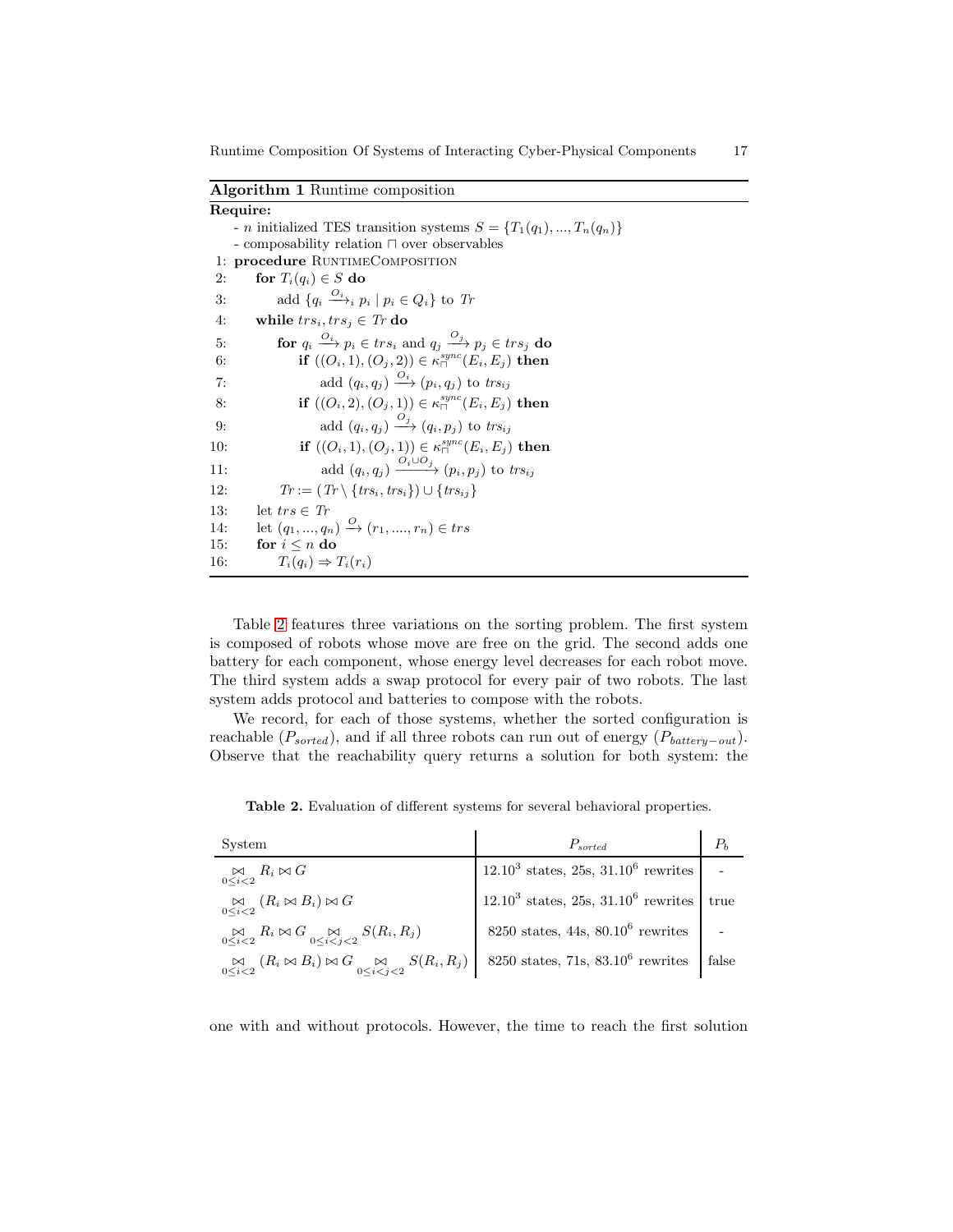increases as the number of states and transition increases (adding the protocol components). We leave as future work some optimization to improve on our results.

# 5 Related work

*Discrete Event Systems* Our work represents both cyber and physical aspects of system with a unified model of discrete event systems. In [8], the author lists the current challenges in modelling cyber-physical in such a way. The author points to the problem of modular control, where even though two modules run without problems in isolation, the same two modules may block when they are used in conjunction.

In [11], the authors present procedures to synthesize supervisors that control a set of interacting processes and, in the case of failure, report a diagnosis. Cyberphysical systems have also been studied from an actor-model perspective, where actors interact through events [\[12,](#page-19-0) 6]. In our work, we add to the event structure a timing constraint, and expose condition to take the product of discrete event systems at runtime.

*Synchronization of processes* In [\[10\]](#page-19-1), the author describes infinite behaviors of process and their synchronization. Notably, the problem of non-blockingness is stated: if two processes eventually interact on some actions, how to make sure that both processes will not block each others. The concept of centrality of a process is introduced, which corresponds to our definition of deadlock freedom. Our work extends this work in that it gives sufficient conditions to compute at runtime, using a step-wise product, some behaviors in the synchronous product.

*Components* In [\[2\]](#page-18-2), the authors give a co-inductive definition of components, to which [9] is an extension. In [\[3\]](#page-18-3), the authors propose a state based specification as constraint automata. A transition in a constraint automata is labeled by a guarded command, whose satisfaction depends on the context of its product (other constraint automata). Except from [\[7](#page-18-4)], constraint automata do not have time as part of their semantics (i.e., only specify time insensitive components), and only describe observables on ports. In that respect, our model extends constraint automata by generalizing the set of possible observables, and adding the time of the observable as part of the transition.

*Timed systems* In [5], the authors use heterogeneous timed asynchronous relational nets (HT-ARNs) to model timed sensitive components, and a specification as timed IO-automata. The authors show some conditions (progress-enabledness and r-closure) for the product of two HT-ARNs to preserve progress-enabledness. We may have recover a similar result, but with some modifications. Our product is more expressive:  $\kappa$  needs not be only synchronization of shared events, but can have more intricate coordination [9] (e.g., exclusion of two events). We do not necessitate our process to be r-closed, and in general, we do not want to explicitly write the silent observations.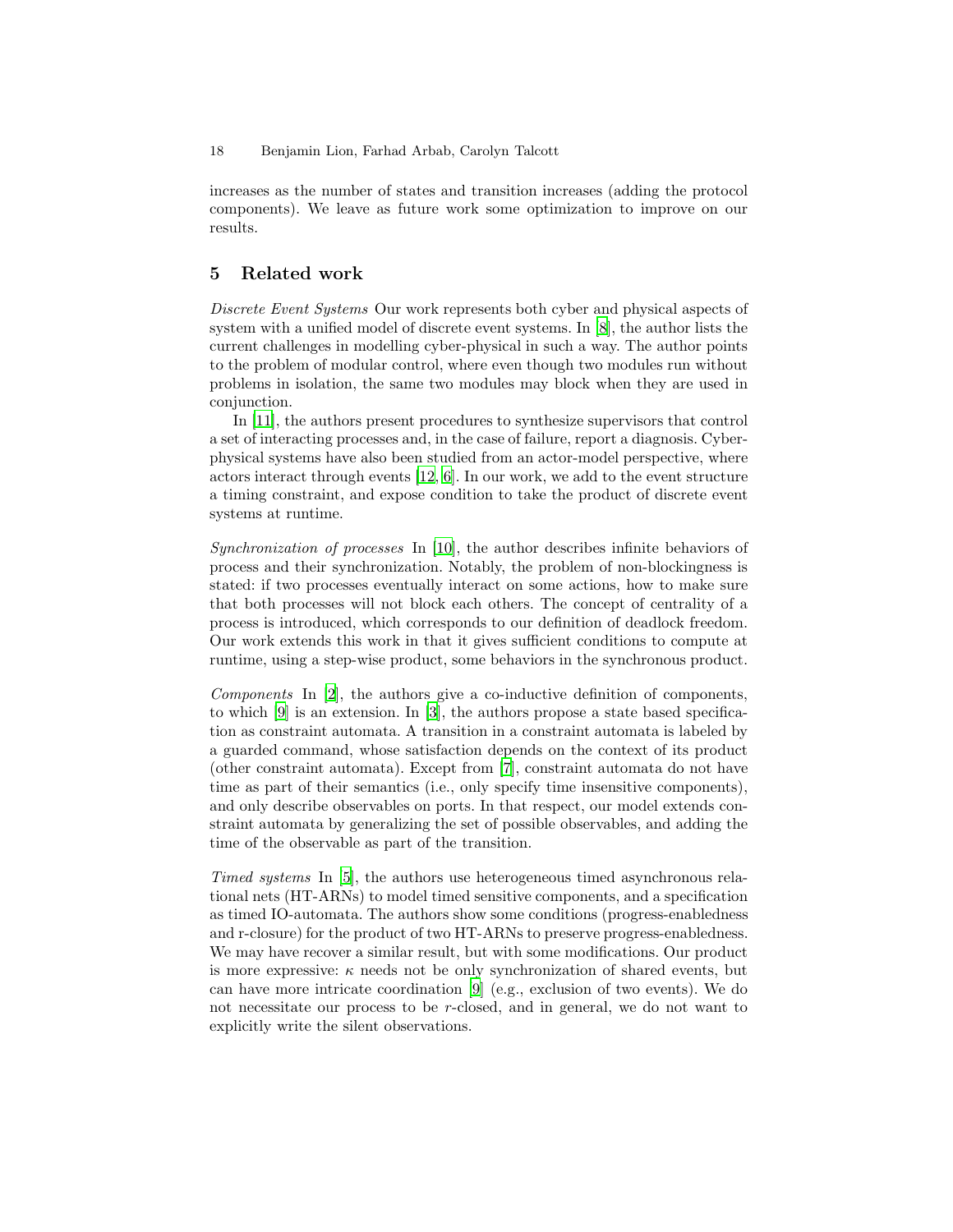# 6 Conclusion

We introduced an operational specification of cyber-physical components introduced in [9], for which we gave sufficient conditions for some products to be correctly implemented at runtime. As a consequence, we implemented our framework in Maude, and use our correctness result to show that our analysis are sound. We finally proved an emergent sorting property our of a set of robots whose moves on a grid are coordinated by a local swapping protocol.

*Acknowledgement* Talcott was partially supported by the U. S. Office of Naval Research under award numbers N00014-15-1-2202 and N00014-20-1-2644, and NRL grant N0017317-1-G002. Arbab was partially supported by the U. S. Office of Naval Research under award number N00014-20-1-2644.

# <span id="page-18-0"></span>References

- <span id="page-18-2"></span>[1] <https://scm.cwi.nl/FM/cp-agent>.
- [2] Farhad Arbab and Jan Rutten. "A Coinductive Calculus of Component Connectors". In: Sept. 2002, pp. 34–55. ISBN: 978-3-540-20537-1. DOI: [10.1007/978-3-540-40020-2\\_2](https://doi.org/10.1007/978-3-540-40020-2_2).
- <span id="page-18-3"></span>[3] Christel Baier et al. "Modeling component connectors in Reo by constraint automata". In: *Science of Computer Programming* 61.2 (2006). Second International Workshop on Foundations of Coordination Languages and Software Architectures (FOCLASA'03), pp. 75–113. ISSN: 0167-6423. DOI: [https://doi.org/10.1016/j.scico.2005.10.008](https://doi.org/https://doi.org/10.1016/j.scico.2005.10.008).
- <span id="page-18-1"></span>[4] Manuel Clavel et al. *All About Maude: A High-Performance Logical Framework*. Vol. 4350. LNCS. Springer, 2007.
- [5] José Luiz Fiadeiro and Antónia Lopes. "Heterogeneous and asynchronous" networks of timed systems". In: *Theor. Comput. Sci.* 663 (2017), pp. 1–33. doi: [10.1016/j.tcs.2016.12.014](https://doi.org/10.1016/j.tcs.2016.12.014).
- [6] Tobias Kapp´e et al. "Soft component automata: Composition, compilation, logic, and verification". In: *Sci. Comput. Program.* 183 (2019). DOI: [10.1016/j.scico.2019.08.001](https://doi.org/10.1016/j.scico.2019.08.001).
- <span id="page-18-4"></span>[7] Natallia Kokash, Mohammad Mahdi Jaghoori, and Farhad Arbab. "From Timed Reo Networks to Networks of Timed Automata". In: *Electronic Notes in Theoretical Computer Science* 295 (2013). Proceedings the 9th International Workshop on Formal Engineering approaches to Software Components and Architectures (FESCA), pp. 11–29. ISSN: 1571-0661. DOI: [https://doi.org/10.1016/j.entcs.2013.04.004](https://doi.org/https://doi.org/10.1016/j.entcs.2013.04.004).
- [8] St´ephane Lafortune. "Discrete Event Systems: Modeling, Observation, and Control". In: *Annual Review of Control, Robotics, and Autonomous Systems* 2.1 (2019), pp. 141–159. DOI: [10.1146/annurev-control-053018-023659](https://doi.org/10.1146/annurev-control-053018-023659).
- [9] Benjamin Lion, Farhad Arbab, and Carolyn L. Talcott. "A Semantic Model for Interacting Cyber-Physical Systems". In: *Proceedings 14th Interaction and Concurrency Experience, ICE 2021, Online, 18th June 2021*. Ed. by Julien Lange et al. Vol. 347. EPTCS. 2021, pp. 77–95. doi: [10.4204/EPTCS.347.5](https://doi.org/10.4204/EPTCS.347.5).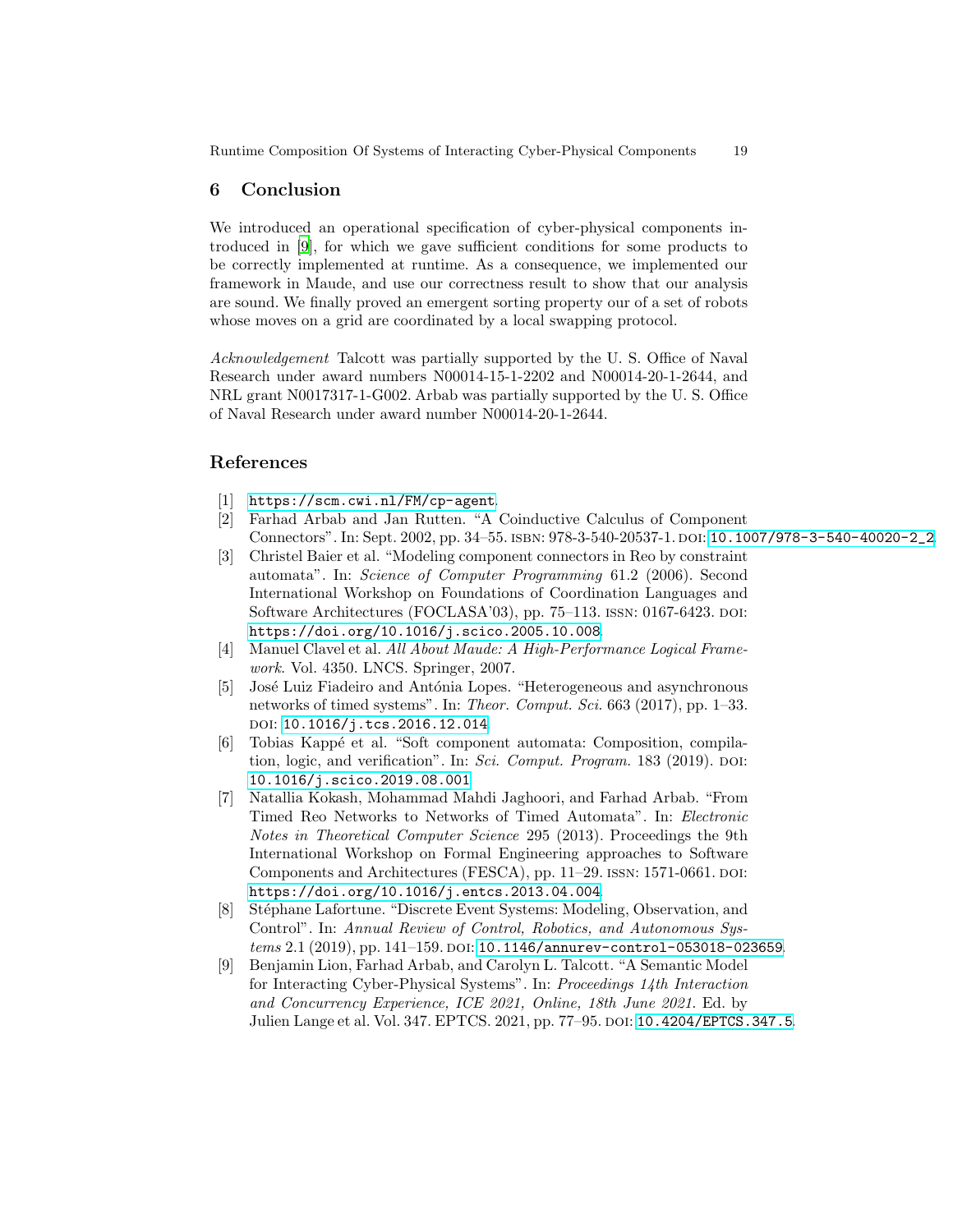- 20 Benjamin Lion, Farhad Arbab, Carolyn Talcott
- <span id="page-19-1"></span>[10] Maurice Nivat. "Behaviors of Processes and Synchronized Systems of Processes". In: *Theoretical Foundations of Programming Methodology: Lecture Notes of an International Summer School, directed by F. L. Bauer, E. W. Dijkstra and C. A. R. Hoare*. Ed. by Manfred Broy and Gunther Schmidt. Dordrecht: Springer Netherlands, 1982, pp. 473–551. isbn: 978- 94-009-7893-5. doi: [10.1007/978-94-009-7893-5\\_14](https://doi.org/10.1007/978-94-009-7893-5_14).
- [11] Meera Sampath, Stéphane Lafortune, and Demosthenis Teneketzis. "Active diagnosis of discrete-event systems". In: *IEEE Trans. Autom. Control.* 43.7 (1998), pp. 908–929. doi: [10.1109/9.701089](https://doi.org/10.1109/9.701089).
- <span id="page-19-0"></span>[12] Carolyn Talcott. "Cyber-Physical Systems and Events". In: *Software-Intensive Systems and New Computing Paradigms: Challenges and Visions*. Ed. by Martin Wirsing et al. Berlin, Heidelberg: Springer Berlin Heidelberg, 2008, pp. 101–115. isbn: 978-3-540-89437-7. doi: [10.1007/978-3-540-89437-7\\_6](https://doi.org/10.1007/978-3-540-89437-7_6).